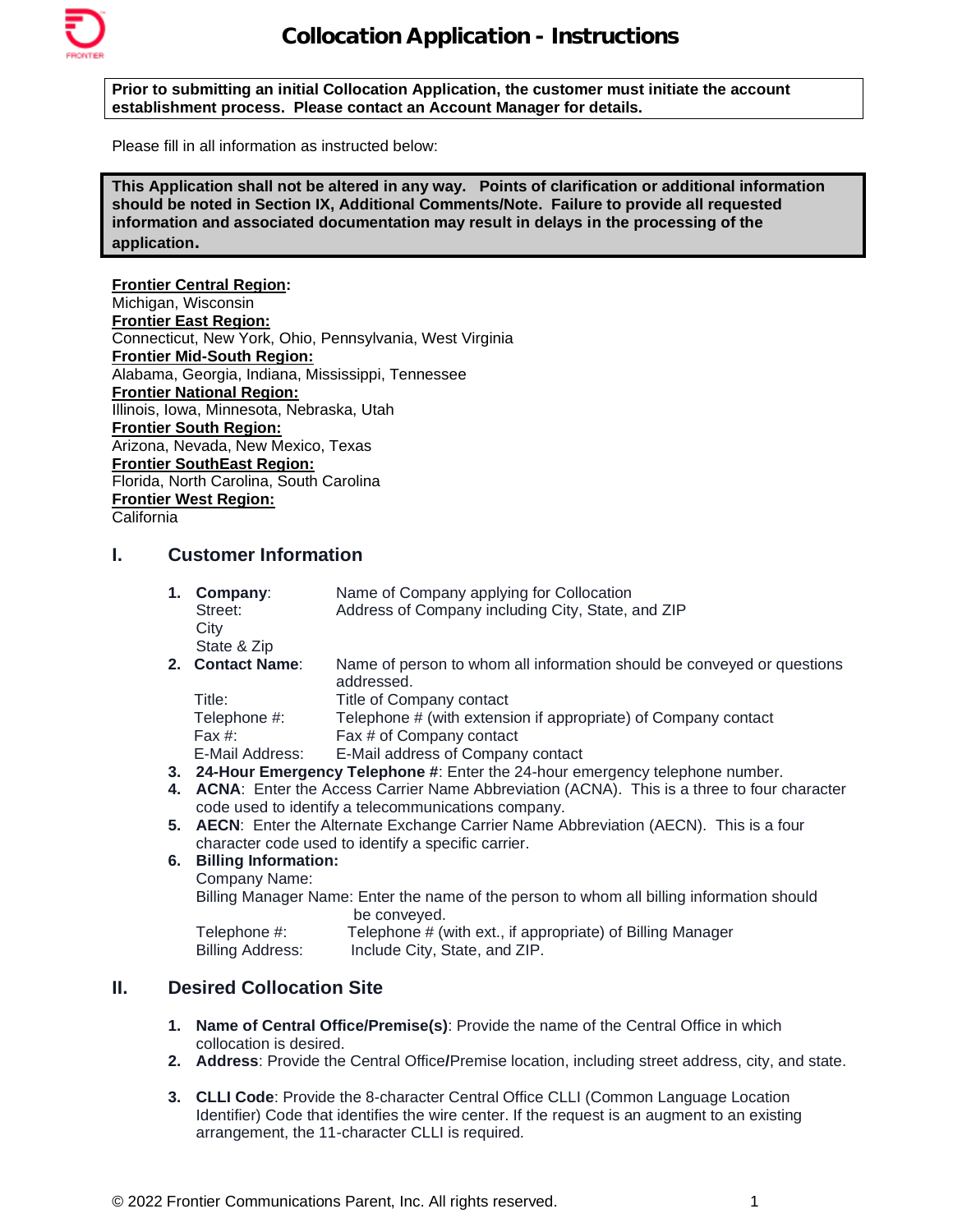# **III. Type of Collocation Requested**

**1. New Collocation Arrangement** – This section should be completed for all requests for new collocation arrangements. In ordering collocation, please indicate the order of preference for the type(s) of collocation arrangements the applicant is willing to consider. In addition, list the applicable tariff code (outlined in Appendix B) as well as your desired and minimally acceptable requirements for each option. Frontier will offer the applicant the minimally acceptable requirement on a *first* p*reference basis before considering the next preference. Please see example below.* For all choices, please include the number of terminations required. A certificate of insurance must be provided for all new arrangements.

In the example given below, if Frontier had 50 SF available for traditional collocation, this would be offered to the requesting CLEC before offering SCOPE.

|                                                                  | <b>Type of Collocation Requested</b> | <b>Tariff</b><br>Code<br>(Appendi<br>x B | Order of<br><b>Preference</b> | <b>Requirements</b>            | <b>Desired</b> | <b>Min</b> |
|------------------------------------------------------------------|--------------------------------------|------------------------------------------|-------------------------------|--------------------------------|----------------|------------|
| Traditional                                                      | **Inter (FCC)                        |                                          |                               | Minimum of 100 Square Feet     |                |            |
| Physical                                                         | Intra (State)                        | NY PSC8                                  |                               | Minimum of 25 Square Feet      | 100 S.F.       | 50 S.F.    |
|                                                                  | Inter (FCC)                          |                                          |                               | Number of 1/4 Relay Racks/Bays |                |            |
| Virtual<br>Collocation                                           | Intra (State)                        | NY PSC8                                  | 4                             | Number of 1/4 Relay Racks/Bays | 5              | 3          |
|                                                                  | ICA (As applicable)                  | I/A                                      |                               | Number of 1/4 Relay Racks/Bays |                |            |
| *SCOPE (Secured Collocation Open<br><b>Physical Environment)</b> |                                      | NY PSC8                                  | 2                             | Number of Relay Racks/Bays     | 5              | 3          |
| *CCOE (Cageless Collocation Open<br>Environment)                 |                                      | NY PSC8                                  | 3                             | Number of Relay Racks/Bays     | 5              | 3          |
| **Cageless                                                       |                                      |                                          |                               | Number of Relay Racks/Bays     |                |            |
| **Caged                                                          |                                      |                                          |                               | Minimum of 25 Square Feet      |                |            |
| Shared Caged/Sub-leased                                          |                                      |                                          |                               |                                |                |            |

## **A. Requested Arrangement Type**

- These options are only available to CLECs in Connecticut & West Virginia (refer to Appendix B for a list of applicable states).
- \*\* These options are available to CLECs in the Frontier Footprint governed by a State Tariff or and ICA supported by a State Tariff (refer to Appendix B for a list of applicable states). A detailed front equipment drawing showing the type and location of each piece of equipment (including fuse panels) must be provided with the applications.

The following section describes the types of arrangements that can be ordered on this application. Please refer to the Frontier web site for additional information.

## **The following is a description of each type of collocation.**

- *-* **Traditional Physical/Physical:** Traditional Physical Collocation space is ordered in increments of square footage. In the Frontier East territory, Traditional Physical space may be enclosed with wire mesh and a locking door. In the Frontier West territory, Physical space is always enclosed with wire mesh and a locking door.
	- **- CCOE: Available for Connecticut & West Virginia only -** Cageless Collocation Open Environment - A form of Physical Collocation that allows CLECs to place equipment in Frontier conditioned space. Please indicate the total number of bays the equipment requires. In addition to the information requested in section VI the following information is **required** for CCOE:
		- Block diagram/schematic of equipment layout
		- Bay/relay rack dimensions (height, width, depth)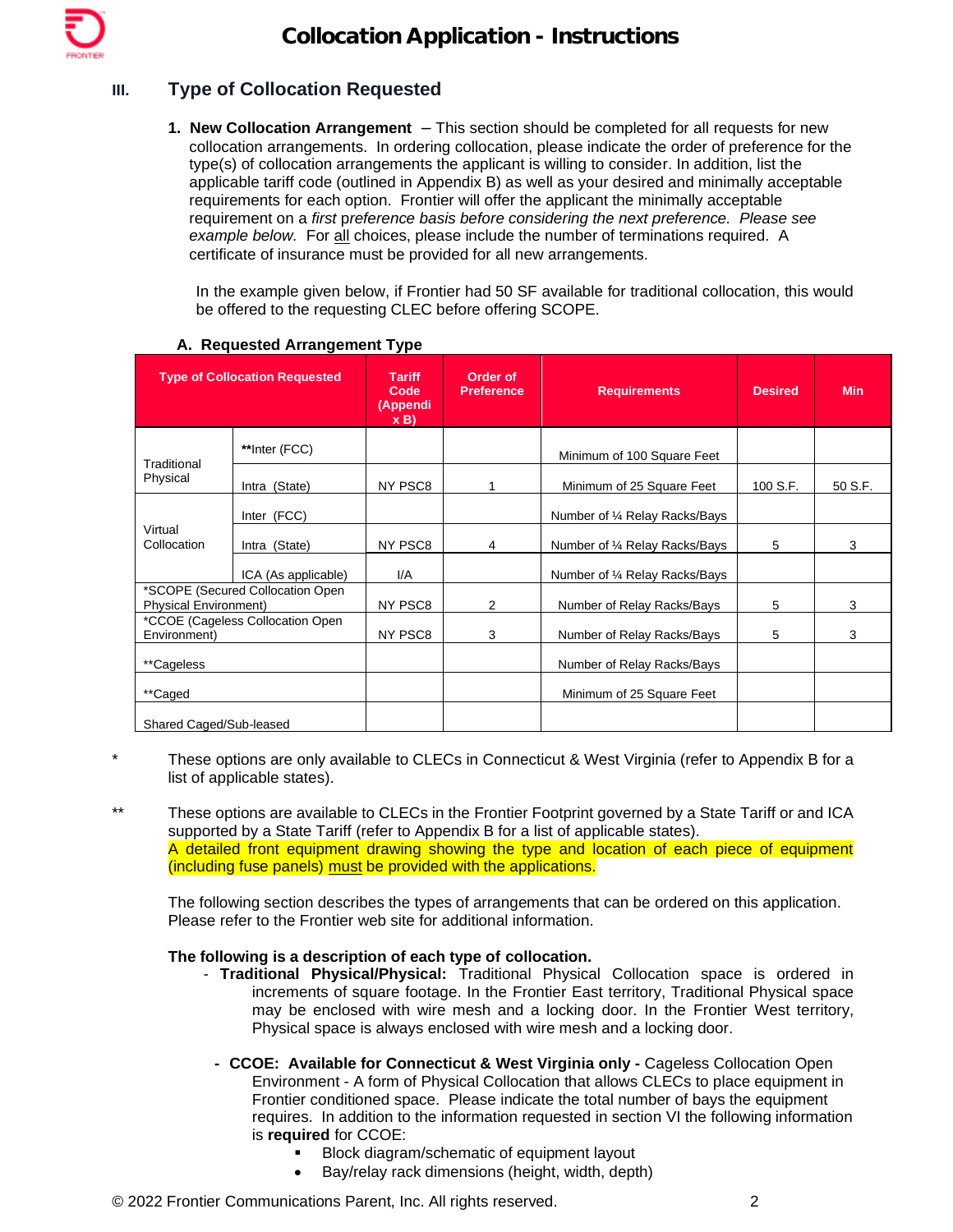

- Fuse panel assignment table
- **SCOPE: Available for New York, Pennsylvania, West Virginia only**  Secured Collocation Open Physical Environment – A form of Physical Collocation that provides collocators with the option of placing equipment in a segregated area of a Frontier central office in single bay increments. Please indicate the total number of bays the equipment requires. In addition to the information requested in section VI the following information is **required** for SCOPE:
	- Block diagram/schematic of equipment layout
	- Bay/relay rack dimensions (height, width, depth)
	- Fuse panel assignment table
- **Cageless:** A floor space arrangement allocated to a CLEC for a minimum of a single bay or cabinet in a non-caged environment. Please indicate the total number of bays desired. *See Section VI for more details*. In addition to the information requested in section VI the following information is also **required** for cageless and CCOE:
	- Block diagram/schematic of equipment layout
	- Bay/relay rack dimensions (height, width, depth)
	- Fuse panel assignment table
- **Caged: Frontier West territory only** A caged floor space arrangement allocated to a CLEC with a minimum cage size of 25 square feet.
- **- Shared/Sub-leased Caged:** A caged collocation space shared by two or more CLECs pursuant to the terms and conditions agreed to between the CLECs**.**

#### **B.** *CCOE: (West Virginia only):*

If the applicant is applying for CCOE anywhere in the Frontier East territory, please select one of the following options:

Option A - Frontier provides and installs Shared Point of Termination (SPOT) Bay Option B - CLEC provides and installs termination panels within the CCOE arrangement\*

\*Option B requires coordinated detailed engineering between Frontier and the CLEC. Please attach a diagram detailing where the panels will be located within the specific relay rack/bay, each panel's assigned number (i.e.: Panel #0001, panel #0002, etc.) and type/make of termination panels with the quantity and type of connections/terminations (i.e. punch down or amphenol) that the panels require.

#### **C. Physical, Cage Construction**:

Frontier no longer constructs the wire mesh enclosure/cage under the State Tariffs. Please indicate the type of cage being constructed and provide the name of the CLEC vendor for cage construction in section VIII.

[ ] Cage will not be constructed No wire mesh enclosure

[ ] Standard Cage A wire mesh enclosure with a height of 8' and no top [ ] Non-Standard Cage (with top) A wire mesh enclosure with a height of 8' with top

#### **D. Shared/Subleased Physical or Caged:**

At the time of ordering, the applicant must specify the percentage of the shared/subleased collocation space allocated to each of the guest CLECs in the shared/subleased arrangement. See the applicable tariff/interconnection agreement for billing information.

List the names of all CLECs sharing this space, indicating the percentage of space being allocated per CLEC. An example follows:

| <b>Guest CLEC 1 Name</b> | Company A Allocated % 2 35      |  |
|--------------------------|---------------------------------|--|
| <b>Guest CLEC 2 Name</b> | Company B Allocated $\%$ ___ 35 |  |

Based on this example, 30% of the collocation space is allocated to the applicant (Host CLEC).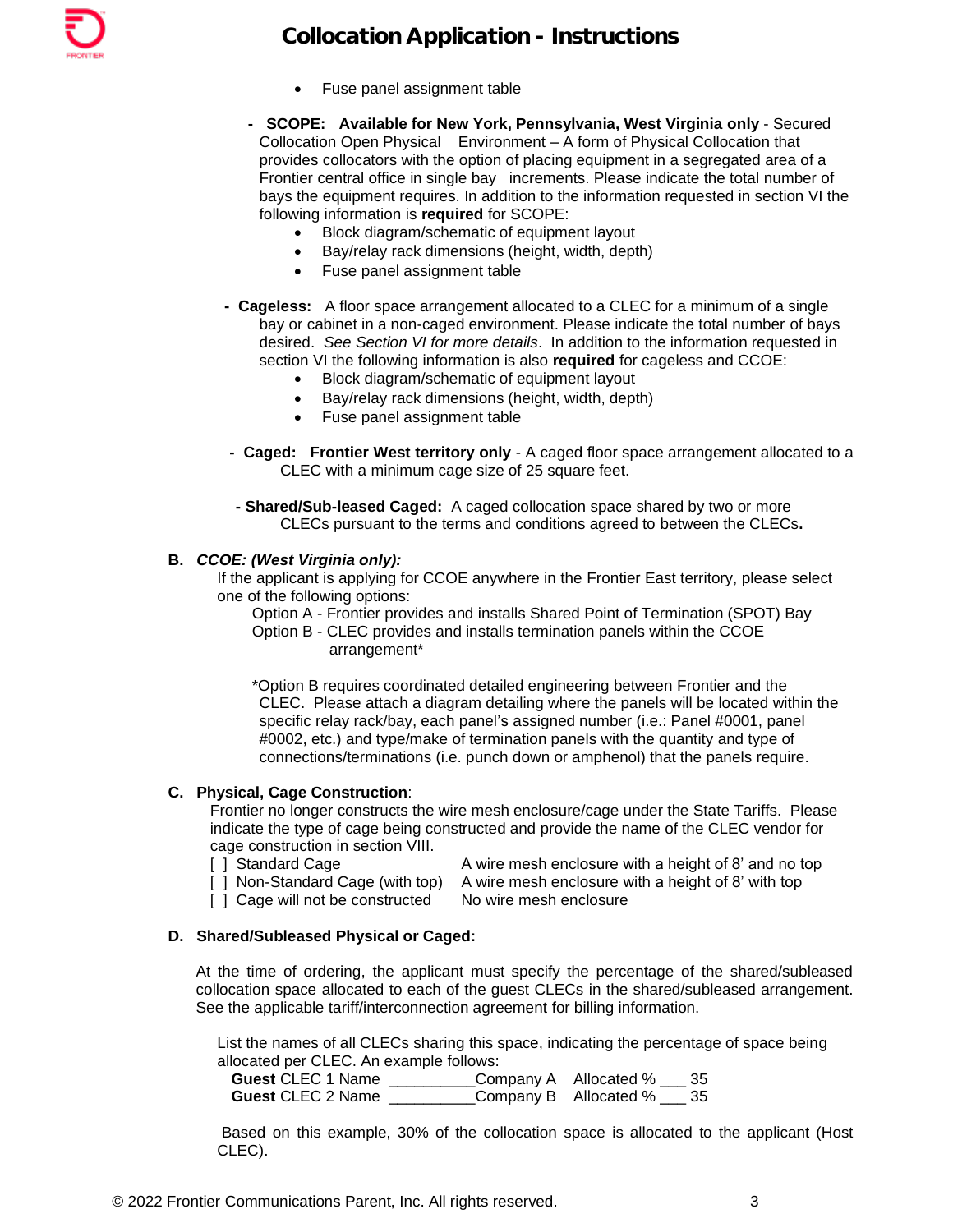- **2. Augment to an Existing Arrangement –** This section is used to request an augment to an existing collocation arrangement.
	- **A. Type of Existing Arrangement –** Indicate the type of arrangement that is being augmented (Physical, Caged, Cageless, Virtual, SCOPE, CCOE.)

Note: Augments submitted for all Virtual arrangements and CCOE arrangements when termination panels (Option B) are provided must have a diagram attached.

**B. Augment Type**– Indicate the type(s) of augments required. Be sure to check all that apply. Note: Augments submitted for all Virtual arrangements where termination panels are provided must have a diagram attached. Augments submitted for any CCOE arrangement where termination panels are provided by the CLEC must have a diagram attached.

### **The following are the types of augments available:**

 $[$   $]$  Cable Terminations for DS3, DS1, VF/DS0, xDSL, VG (2W, 4W), Fiber  $\Rightarrow$  Used to add cable terminations to the arrangement. Complete section IV.

 $[ ]$  Power  $\Rightarrow$  Used to add AC power (Complete Section V). DC power to an existing arrangement (Complete section VI.2.A-B).

 $[1]$  Connection to CATT  $\Rightarrow$  Used to request connection between the existing collocation arrangement and a CATT (Competitive Alternate Transport Terminal). Complete sections VII and VIII.

[ ] Pulling in additional fiber facilities  $\Rightarrow$  Used when additional fiber needs to be run from Manhole "0" to the existing collocation arrangement. Complete sections VII and VIII.

[ ] Addition/Change of Equipment  $\Rightarrow$  Used when adding or changing equipment in an existing arrangement. Check any other appropriate boxes associated with this augment request. Complete sections VIII and Appendix A. For Virtual, also complete section C below.

[ ] Space  $\Rightarrow$  Used when requesting an expansion of an existing arrangement. Indicate the amount of square feet or number of relay racks/bays desired**.** For number of relay racks/bays, please complete section VI. Frontier will make reasonable efforts to to accommodate a request for contiguous space. In the event that contiguous space is not available, please indicate if non-contiguous space is acceptable.

 $\lceil \cdot \rceil$  Cable Terminations for Line Share  $\Rightarrow$  Used to add line share terminations to the arrangement. Complete section IV.

 $[$  ] Software upgrade to a virtual arrangement  $\Rightarrow$  Used when upgrading existing software to a Virtual arrangement; done on a per shelf basis. Complete section VI.

[ ] Plug-in upgrade to a Virtual arrangement - Cabling Required  $\Rightarrow$  Used when requesting plug-ins upgrade to an existing Virtual arrangement. Check the cable and/or line share termination box(s) above and in addition complete section IV and Appendix A of the application.

[ ] Plug-in upgrade to a Virtual arrangement – No Cabling Required  $\Rightarrow$  Used when requesting plug-ins upgrade to an existing Virtual arrangement. Complete Appendix A of the application.

[ ] Interconnect via microwave  $\Rightarrow$  Used when installing a microwave arrangements to interconnect with Frontier facilities. Complete sections V, VI, VII, and VIII.

[ ] Shared/Subleased Space.

## **C. Specify Initial Arrangement Tariff Code or ICA:**

- Specify the Tariff Code (if applicable) under which you are applying (as listed in Appendix B of the instructions). The Tariff Code specified should be the code of the tariff under which you currently subscribe for the initial arrangement. (For instance, if you originally subscribed to the initial arrangement under one tariff and the arrangement was then terminated as an arrangement under that tariff and reestablished as an arrangement subscribed to under another tariff, the code for the currently applicable tariff should be specified.) The tariff must be the same as the tariff for the existing arrangement when adding Voice Grades to an existing Federal arrangement in the Frontier East territory or Line Sharing to an existing Federal arrangement anywhere in Frontier. If the initial arrangement is subscribed to pursuant to an Interconnection Agreement in NC, or TX (i.e., not pursuant to an FCC or state tariff), specify "ICA".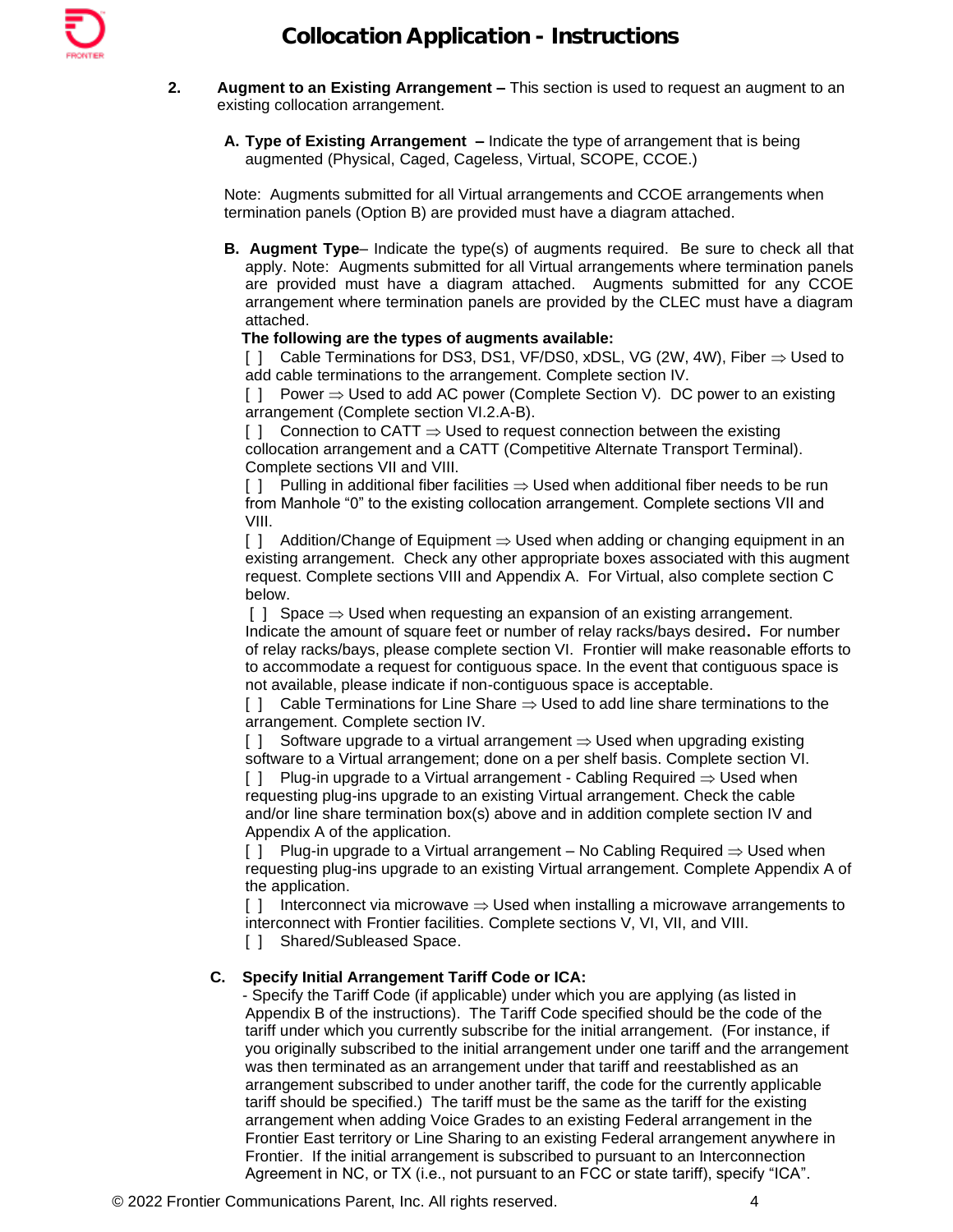

## **3. Changes made to an application**

\***Note: Corrections.** Changes to a pending application that are received by Frontier prior to the start date of the application are considered "Corrections." Please refer to them as such in the body of the submission email.

**Revisions.** Changes to a pending application that are received by Frontier on or within five (5) business days after the start date of the application are considered "Revisions." Please refer to them as such in the body of the submission email.

**Reason for Change:** Describe the reason for changing your previously submitted application.

Changes to a pending application that are received more than five (5) business days after the start date for the application must be approved by Frontier. If changes are not approved, the CLEC must submit an augment application and the appropriate augment fee, or cancel the application and submit a new application.

#### **Always include the Frontier Application ID# and/or the Control # of the original application on both Correction and Revision requests.**

### **4. Certificate of Insurance**

A Certificate of Insurance must be provided for all new sites prior to occupancy. Please indicate whether or not you are providing the Insurance Certificate. If the Certificate is attached or has been provided previously, provide its expiration date. If the Certificate is not being provided with this application, please provide the date on which it will be submitted.

# **IV. Type of Termination, Request, and Cables to be Provisioned**

Please indicate the quantity for each of the service/termination types for every collocation arrangement that the applicant has requested in Section III. If the request is for an augment, indicate the quantity of terminations requested for the existing arrangement type. Terminations to be cabled are those that will be run between the demarcation point/virtual equipment and the Frontier distributing frames to support the equipment being installed with this application. Please provide the minimum and maximum quantity desired for each termination.

For the each Region, certain tariffs and products have minimum ordering increments and will be cabled and billed accordingly. (Please refer to Appendix C attached.)

If ordering Line Sharing, complete Section IV, # 3. – Line Sharing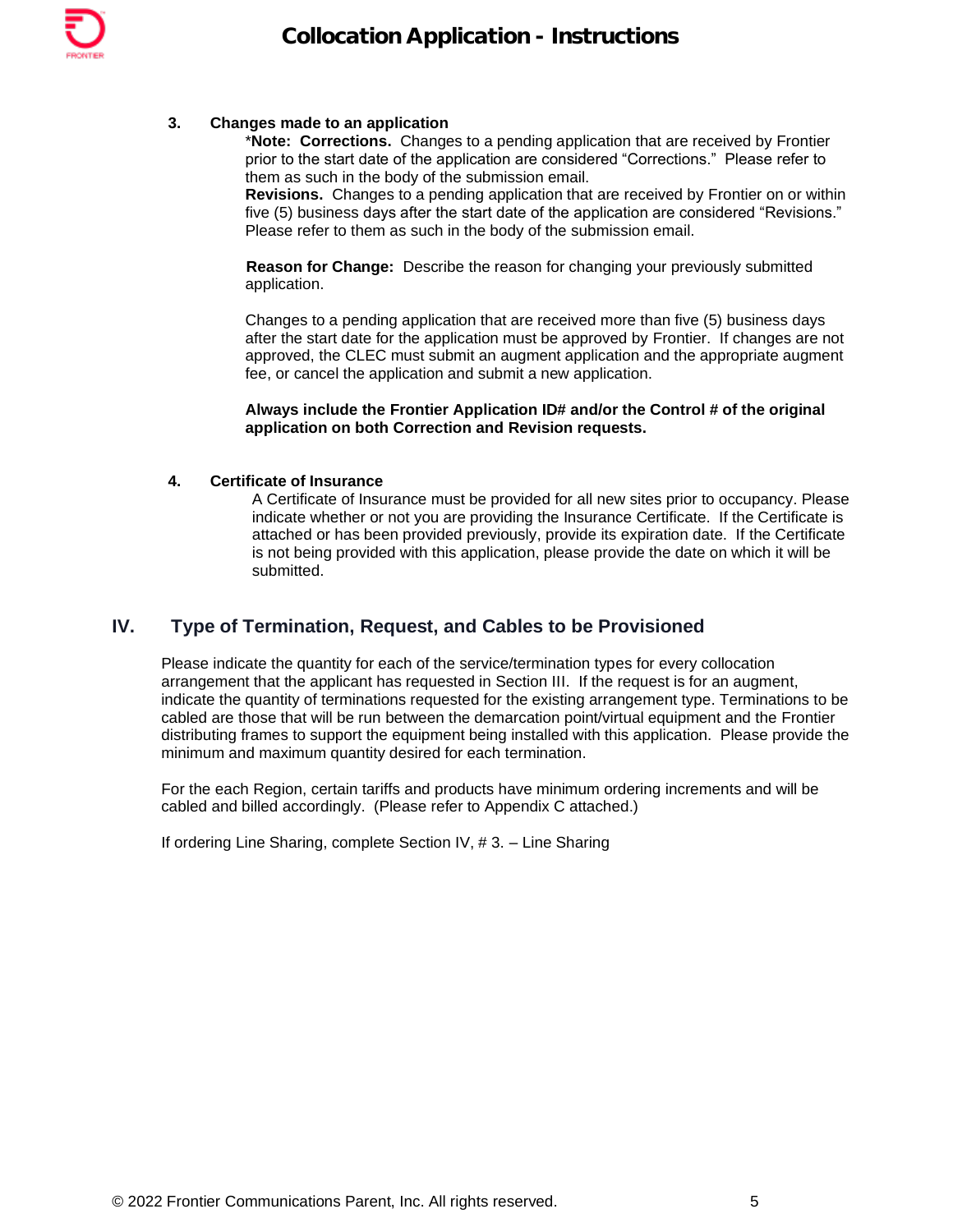

**1. The table below is associated with Traditional Physical and Caged; SCOPE and CCOE, when Frontier provides the POT or SPOT Bay, and Frontier installed Virtual collocation**.

|                                    | <b>Type of</b><br><b>Termination</b>               | <b>Physical/Caged</b> |                                        |                | <b>SCOPE -Frontier</b><br><b>Provided POT or</b><br><b>SPOT BAY</b> |                | <b>CCOE-Frontier</b><br><b>Provided POT or</b><br><b>SPOT BAY</b> |                | <b>Frontier Installed</b><br><b>Virtual</b> |  |  |
|------------------------------------|----------------------------------------------------|-----------------------|----------------------------------------|----------------|---------------------------------------------------------------------|----------------|-------------------------------------------------------------------|----------------|---------------------------------------------|--|--|
|                                    |                                                    | <b>Desired</b>        | <b>Minimum</b><br>Amount<br>Acceptable | <b>Desired</b> | <b>Minimum</b><br>Amount<br>Acceptable                              | <b>Desired</b> | <b>Minimum</b><br>Amount<br>Acceptable                            | <b>Desired</b> | <b>Minimum</b><br>Amount<br>Acceptable      |  |  |
| DS <sub>3</sub>                    |                                                    |                       |                                        |                |                                                                     |                |                                                                   |                |                                             |  |  |
| DS <sub>1</sub>                    |                                                    |                       |                                        |                |                                                                     |                |                                                                   |                |                                             |  |  |
| DSO/VF                             |                                                    |                       |                                        |                |                                                                     |                |                                                                   |                |                                             |  |  |
| <b>VG-2W</b>                       |                                                    |                       |                                        |                |                                                                     |                |                                                                   |                |                                             |  |  |
| $VG-4W$                            |                                                    |                       |                                        |                |                                                                     |                |                                                                   |                |                                             |  |  |
|                                    | *Line Sharing/Splitters                            |                       |                                        |                |                                                                     |                |                                                                   |                |                                             |  |  |
| <b>Fiber Cable</b><br>Terminations |                                                    |                       |                                        |                |                                                                     |                |                                                                   |                |                                             |  |  |
| $#$ BITS<br>Timing<br>Cabling      | DSI-<br>Superframe<br>(SF)                         |                       |                                        |                |                                                                     |                |                                                                   |                |                                             |  |  |
|                                    | $DSI -$<br>Extended<br>Superframe<br>$(E\dot{S}F)$ |                       |                                        |                |                                                                     |                |                                                                   |                |                                             |  |  |
|                                    | Composite                                          |                       |                                        |                |                                                                     |                |                                                                   |                |                                             |  |  |

Quantity of Line Sharing terminations should be equal to the quantity of DSL subscribers to be served by the CLEC. In order to request this product, CLEC must be eligible to order Line Sharing from Frontier and Frontier must be obligated to provide Line Sharing to CLEC. Refer to Section V.3 - Line Sharing and the Note at the end of these Instructions.

For Frontier West applicants only, please indicate whether the applicant or Frontier will provide all intraoffice cabling for DS1/3, VG and/or Line Sharing, Fiber cable terminations, DS1/Composite BITS Timing, and DC Power (BATT & RTN).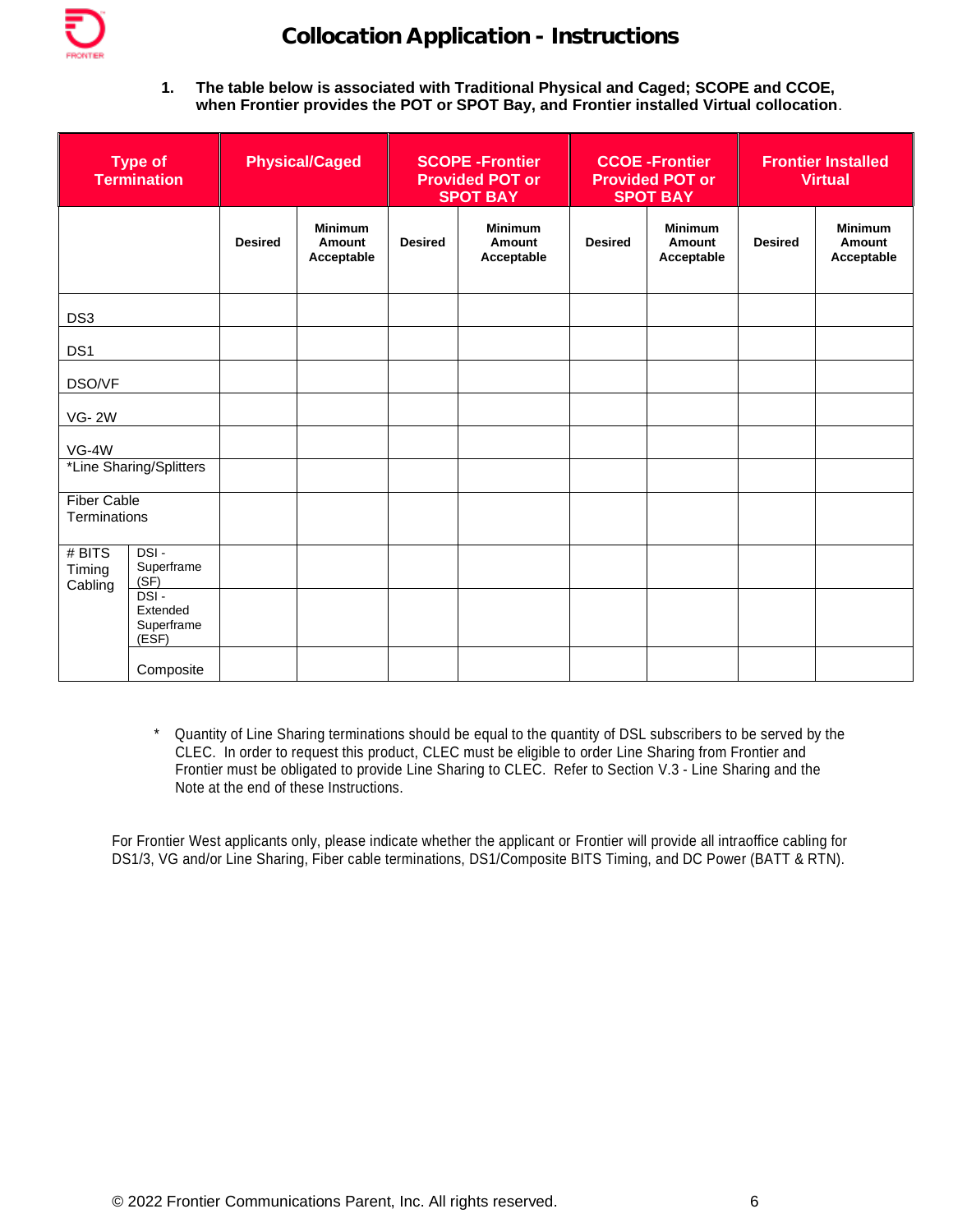

**2. This table pertains to Collocation applicants requesting CLEC installed Cageless, CCOE with CLEC provided POT Bay, or Virtual racked and stacked.** 

|                                    | <b>Type of</b>                          | Cageless, CCOE with CLEC provided POT Bay, or Virtual (if racked & stacked) |                               |                |                               |                |                               |                |                               |                |                               |
|------------------------------------|-----------------------------------------|-----------------------------------------------------------------------------|-------------------------------|----------------|-------------------------------|----------------|-------------------------------|----------------|-------------------------------|----------------|-------------------------------|
| <b>Termination</b>                 |                                         | Bay 1                                                                       |                               | Bay 2          |                               | Bay 3          |                               | Bay 4          |                               | Bay 5          |                               |
|                                    |                                         | <b>Desired</b>                                                              | <b>Min</b><br>Accept-<br>able | <b>Desired</b> | <b>Min</b><br>Accept-<br>able | <b>Desired</b> | <b>Min</b><br>Accept-<br>able | <b>Desired</b> | <b>Min</b><br>Accept-<br>able | <b>Desired</b> | <b>Min</b><br>Accept-<br>able |
| DS <sub>3</sub>                    |                                         |                                                                             |                               |                |                               |                |                               |                |                               |                |                               |
| DS <sub>1</sub>                    |                                         |                                                                             |                               |                |                               |                |                               |                |                               |                |                               |
| VF/VG-2W                           |                                         |                                                                             |                               |                |                               |                |                               |                |                               |                |                               |
| $VG-4W$                            |                                         |                                                                             |                               |                |                               |                |                               |                |                               |                |                               |
| *Line Sharing/<br>Splitters        |                                         |                                                                             |                               |                |                               |                |                               |                |                               |                |                               |
| <b>Fiber Cable</b><br>Terminations |                                         |                                                                             |                               |                |                               |                |                               |                |                               |                |                               |
| # BITS<br>Timing<br>Cabling        | $*$ DSI-<br>Superframe<br>(SF)          |                                                                             |                               |                |                               |                |                               |                |                               |                |                               |
|                                    | DSI-<br>Extended<br>Superframe<br>(ESF) |                                                                             |                               |                |                               |                |                               |                |                               |                |                               |
|                                    | Composite                               |                                                                             |                               |                |                               |                |                               |                |                               |                |                               |

Quantity of Line Sharing terminations should be equal to the quantity of DSL subscribers to be served by the CLEC. In order to request this product, CLEC must be eligible to order Line Sharing from Frontier and Frontier must be obligated to provide Line Sharing to CLEC. Refer to Section V.3 - Line Sharing and the Note at the end of these Instructions.

Please round up to the nearest ordering increment when indicating the number of terminations to be cabled. For example, if you are requesting 40 DS1s where there is an ordering increment of 28, you must input 56 on the chart in section IV. If you input 40 Frontier will round to the nearest ordering increment, in this case 56, and will cable and bill accordingly.

Line sharing requires 2 cable pairs to be provisioned for each Line Sharing termination order. Thus, Frontier will run and bill 2 cable pairs for each line share termination ordered in this section of the application. For example, if you order 100 Line Sharing terminations, Frontier will provision and bill for 200 pairs.

\*\* The DS1 BITS signal from the TSG to the collocation arrangement will support the Superframe (SF) format and, where available, may support Extended Superframe (ESF) format where available.

Applicants in the Frontier East territory requiring BITS Timing must indicate the quantity of timing leads for either DS1 Timing or Composite Clock Timing. The DS1 Timing may be requested in either Superframe (SF) or Extended Superframe (ESF) format on the application. In the event that ESF is not available Frontier will provide Superframe format.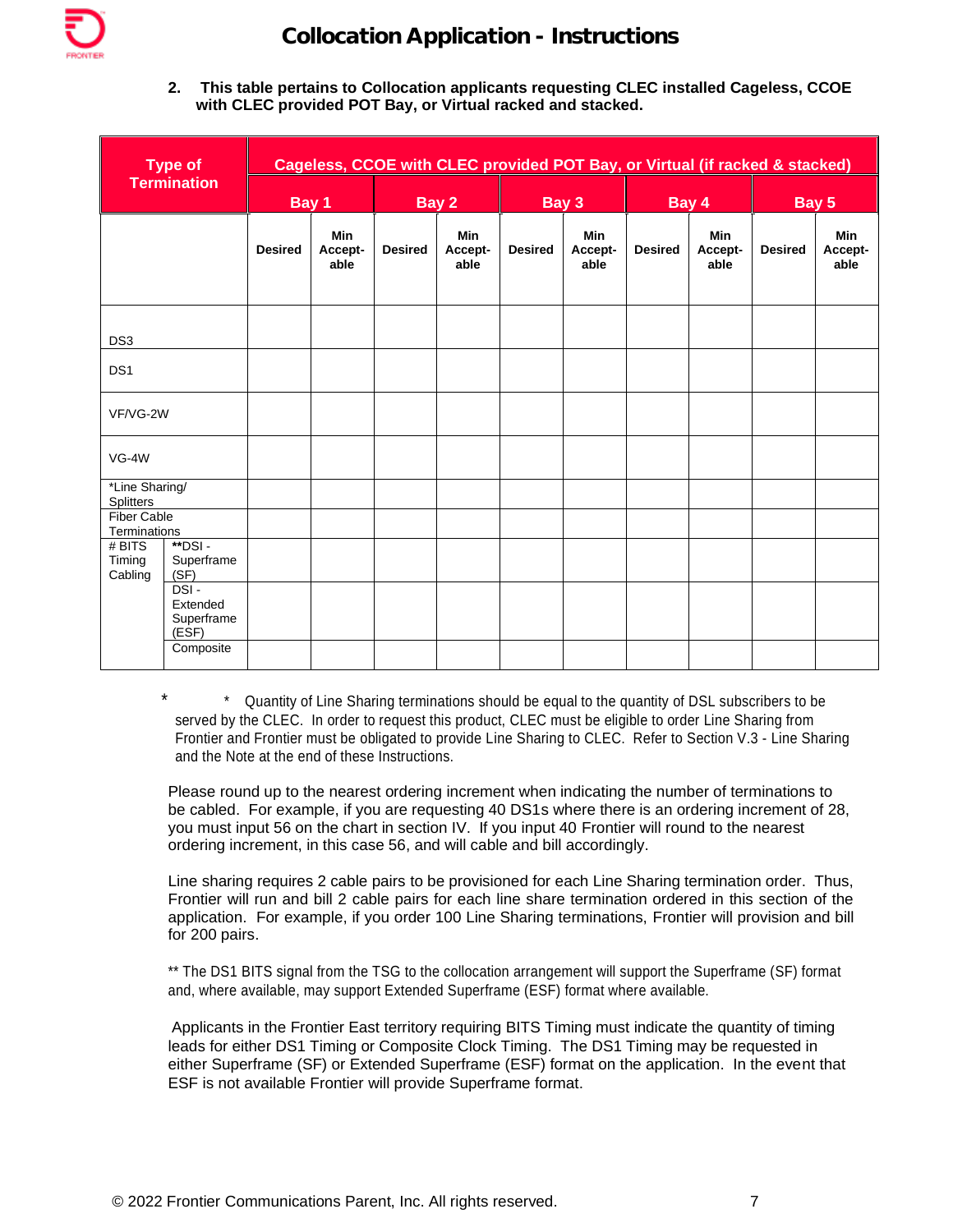

If the applicant is applying for collocation in the Frontier West territory, please indicate whether the applicant or Frontier will provide all intraoffice cabling for DS1/3, VG and/or Line Sharing, Fiber cable terminations, DS1/Composite BITS Timing, and DC Power (BATT & RTN). Cables will be open-ended (nonconnectorized) at the Collocator's cage, bay or cabinet location. The collocator will be responsible for the termination of all cable grounds as well as facility pulls at the collocator's cage, bay or cabinet.

- **3. Line Sharing:** Please indicate the option you will be using to deploy line sharing:
	- **Option A** CLEC provides splitters in its arrangement.
	- **Option C** CLEC provided splitter shelf is installed in a Frontier provided bay, in Frontier space.

If selecting Option C, indicate if Frontier or the CLEC will be installing the splitter shelf. If the CLEC installs the splitter shelf, it will be responsible for installing cable to POT Bay and cable to the MDF POTS terminals of the line share blocks. In addition, provide the Frontier approved Equipment Installation Vendor Name in section VIII.

When Option C is selected, the CLEC can install the splitter/filters in the following jurisdictions: NY, PA & WV.

Requests for all Line Share terminations should be equivalent to the number of splitters to be installed. Please ensure that the number of Line Share terminations requested is populated in section IV.1.

**Note:** New Line Sharing services are available only to CLECs who have entered into a commercial agreement with Frontier for Line Sharing services.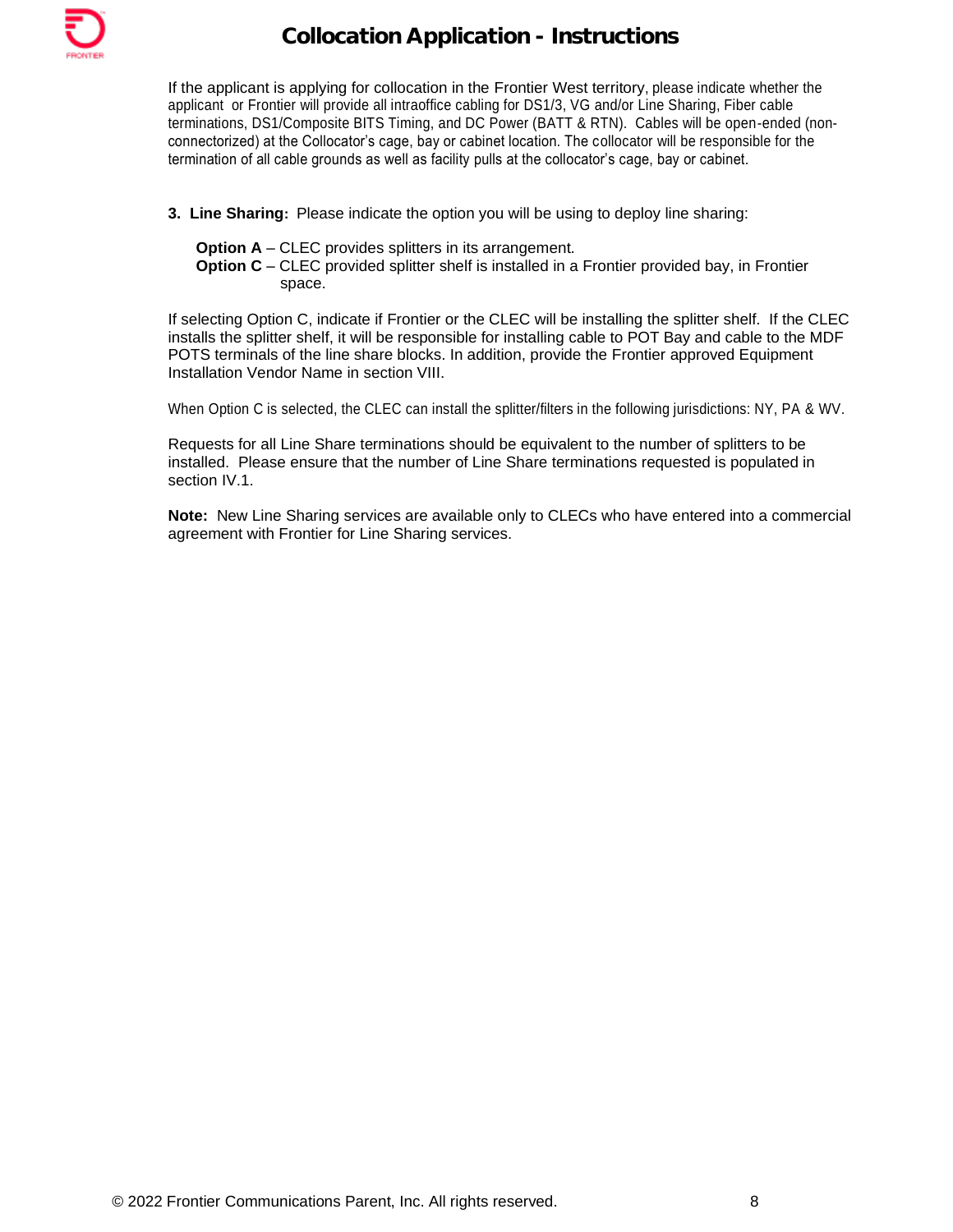

# **V. DC Power Requirements – Initial applications and augments increasing power to an existing arrangement.**

#### **1. General Instructions**

Please indicate your requirements for –48V Battery & Ground. Provide the total number of "A" feeds and/or the total number of "B" feeds for each type of collocation request. Indicate the requested drain/load per feed and the fuse size per feed. Where applicable, include cable ampacity and cable designation information as well.

The CLEC is responsible for determining the anticipated power consumption of the collocation arrangement and is responsible for taking into consideration any special circumstances in determining drain/load and fuse size of each feed.

Fused capacity shall not exceed 2.5 times the CLEC specified load per feed. The total drain/load per feed must be expressed in whole numbers and not fractions.

Additionally, the fused capacity must be expressed in industry standard fuse sizes as indicated in the following tables:

### **Industry Standard Fuses at BDFB\***

| 00<br>. .<br>$\sim$<br>~<br>"<br>$\sqrt{2}$<br>Ratinɑ<br>. .<br>41<br>้วบ<br>oι<br>שווור<br>vı<br>тu<br>--<br>-- | THUUSU V OLAHUATU TUS <del>C</del> S AL DDT D |  |  |  |  |  |  |  |  |  |  |  |  |
|------------------------------------------------------------------------------------------------------------------|-----------------------------------------------|--|--|--|--|--|--|--|--|--|--|--|--|
|                                                                                                                  |                                               |  |  |  |  |  |  |  |  |  |  |  |  |

\*Some BDFBs have fusing available at 70 amps. Frontier will entertain any 70 amps fuse requests. In offices where 70 amps are not available on the BDFB, Frontier will go to the MPB with assistance from the FTR Power Engineer. Additional costs associated with utilizing the MPB will apply.

#### **Industry Standard Fuses at Main Power Board**

| Amp Rating | 100 | 110 | 12E | 150 | 175 | 200 | クク斥 | 300 | 400 | 500 |  |
|------------|-----|-----|-----|-----|-----|-----|-----|-----|-----|-----|--|

When ordering multiple power feeds, please indicate each feed's requirements separately. Frontier anticipates the customer will properly engineer fuse capacity and must consider any special circumstances in determining drain/load and fuse size of each feed.

Due to the fact that fuses come in industry standard sizing, fusing at 2.5 times drain/load may not be possible in all cases based on the CLEC specified drain/load. In those situations, the CLEC must determine whether to choose a fuse sizing that is less than 2.5 times drain/load or increase the load in order to conform to the industry fuse sizes. The manufacturer's specifications should be consulted to determine power requirements.

A CLEC can order just an "A' feed, and then at a later date submit an augment to place a "B" feed due to a change in its requirements.

## **2. DC POWER REQUIREMENTS – AUGMENTING POWER**

In section A. # 2, the CLEC must indicate the type of work to be performed. Please check whether the CLEC is requesting a new feed, a change to an existing feed or the replacement of an existing feed with a feed of greater capacity . The CLEC must check all the applicable boxes indicating: Disposition Code: N for a new feed, Disposition Code: C for Load/drain increase to existing feed, fuse increase on an existing feed and Disposition Code: T for terminating a feed that is being replaced by an N coded larger ampacity feed. Requests to decrease either fuse or load requirements on an existing feed must be submitted via a Notice of Termination/Reduction application.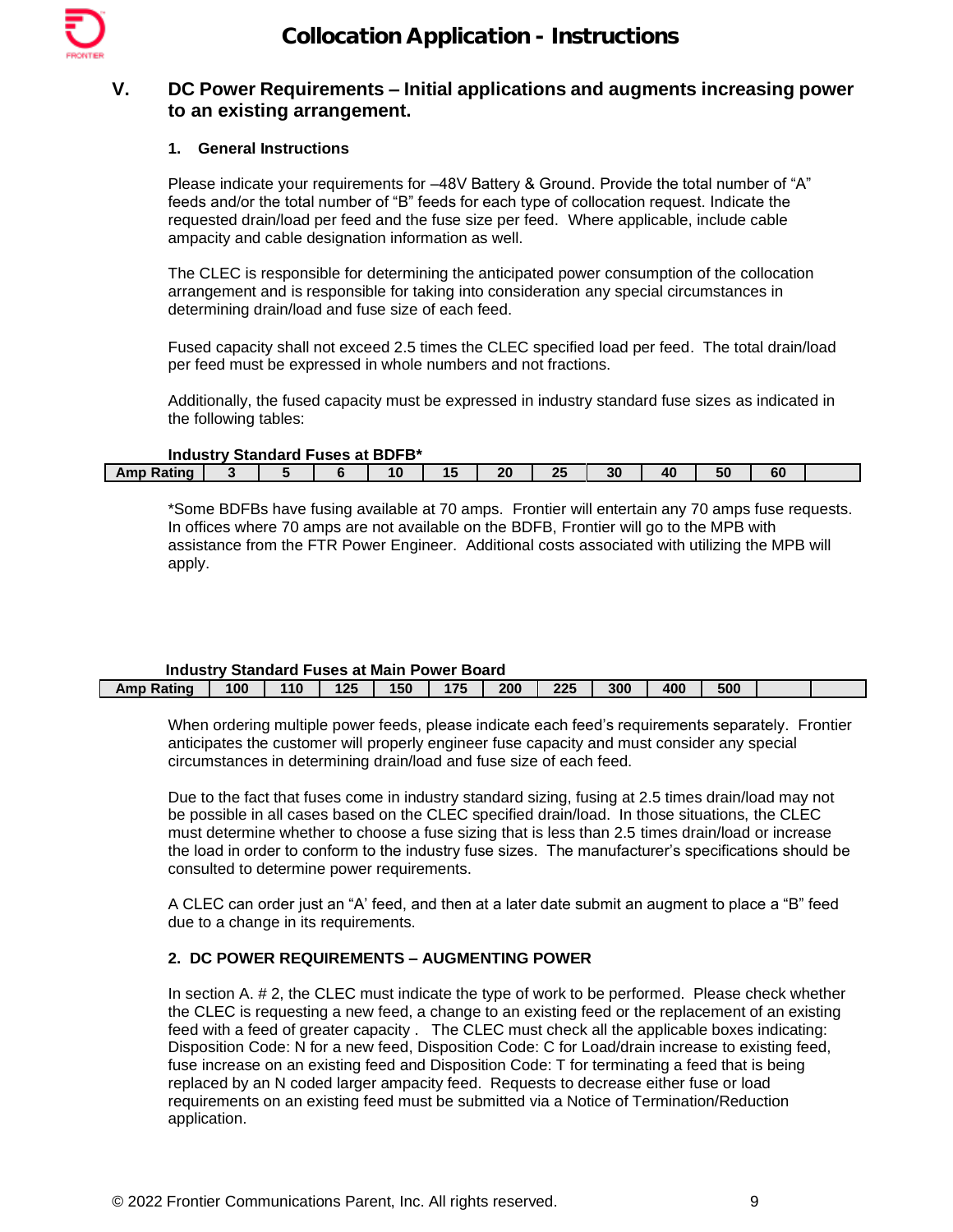

The CLEC may be required to participate in a joint coordination/site visit to identify applicable power feeds. Frontier must approve any/all drain/load or fusing changes to existing power cables. Please note all applicable tariff rates and augment intervals will apply for an increase in drain size.

**2. Detailed Power Requirements. The following must be completed detailing all the power requirements whether new or changed to an existing arrangement. Example:**

|                     |      |              |                               |                         |                        |                        |                 |                                   |                         | For Traditional Physical, Caged, Cageless, Virtual, CCOE or Virtual Racked & Stacked |                        |
|---------------------|------|--------------|-------------------------------|-------------------------|------------------------|------------------------|-----------------|-----------------------------------|-------------------------|--------------------------------------------------------------------------------------|------------------------|
|                     |      |              |                               |                         |                        |                        |                 |                                   | <b>Feed Designation</b> |                                                                                      |                        |
|                     |      |              |                               |                         |                        |                        |                 |                                   |                         |                                                                                      |                        |
| Power Configuration | Feed | *Disposition | <b>Drain/Load</b><br>Existing | Drain/Load<br>Requested | Amps Fused<br>Existing | Amp Fused<br>Requested | *Cable Ampacity | <b>BDFB/MPB/RR</b><br>Designation | Panel<br>Designation    | Fuse Assignment                                                                      | <b>Bay Designation</b> |
|                     |      |              |                               |                         |                        |                        |                 |                                   |                         |                                                                                      |                        |
|                     |      |              |                               |                         |                        |                        |                 |                                   |                         |                                                                                      |                        |
|                     | Α    | N            |                               | 20                      |                        | 50                     |                 |                                   |                         |                                                                                      |                        |
|                     |      |              |                               |                         |                        |                        |                 |                                   |                         |                                                                                      |                        |
| 1                   | B    | N            |                               | 20                      |                        | 50                     |                 |                                   |                         |                                                                                      |                        |
|                     |      |              |                               |                         |                        |                        |                 |                                   |                         |                                                                                      |                        |
|                     | Α    | $\mathbf c$  | 5                             | 10                      | 10                     | 15                     | 30              | 101.2                             | A1                      | 4                                                                                    |                        |
|                     |      |              |                               |                         |                        |                        |                 |                                   |                         |                                                                                      |                        |
| $\mathbf{2}$        | B    | C            | 5                             | 10                      | 10                     | 15                     | 30              | 101.2                             | <b>B1</b>               | 4                                                                                    |                        |
|                     |      |              |                               |                         |                        |                        |                 |                                   |                         |                                                                                      |                        |
|                     | Α    | N            |                               | 20                      |                        | 40                     |                 |                                   |                         |                                                                                      |                        |
| $\mathbf{3}$        | B    | ${\sf N}$    |                               | ${\bf 20}$              |                        | 40                     |                 |                                   |                         |                                                                                      |                        |
|                     |      |              |                               |                         |                        |                        |                 |                                   |                         |                                                                                      |                        |
|                     | Α    | T            | 10                            | $\pmb{0}$               | 20                     | $\pmb{0}$              |                 | 103.1                             | A2                      | 5                                                                                    |                        |
|                     |      |              |                               |                         |                        |                        |                 |                                   |                         |                                                                                      |                        |
| 4                   | B    | T            | 10                            | $\pmb{0}$               | 20                     | $\pmb{0}$              |                 | 103.1                             | <b>B2</b>               | 5                                                                                    |                        |
|                     |      | a.           | b.                            | a.                      | b.                     | a.                     | c.              |                                   |                         |                                                                                      |                        |

a. Required for all power augments Column Title:

> \*Disposition - please indicate "N" for New Feed; "C" for a Change to an existing feed with a larger capacity feed in drain; "T" for terminating a power feed that will be replaced by an N coded, larger ampacity feed; "NC" for no change.

Drain/Load Requested Amps Fused Requested

b. Required for increases to existing feeds (feed designation information not required if CLEC is increasing load only). Column Title: Drain/Load Existing

Amps Fused Existing

BDFB/MPB/RR Designation Panel Designation Fuse Assignment

c. Applies where CLEC requesting a fuse increase on a existing feed (NY only) or to increase fuse size on existing cables ordered with larger \*ampacity rating (NY only) where existing cable has the capacity to handle the requested fuse size in accordance with Frontier Engineering Standards. Column Title:

**\* Cable Ampacity (Ultimate load capacity for a given feed)**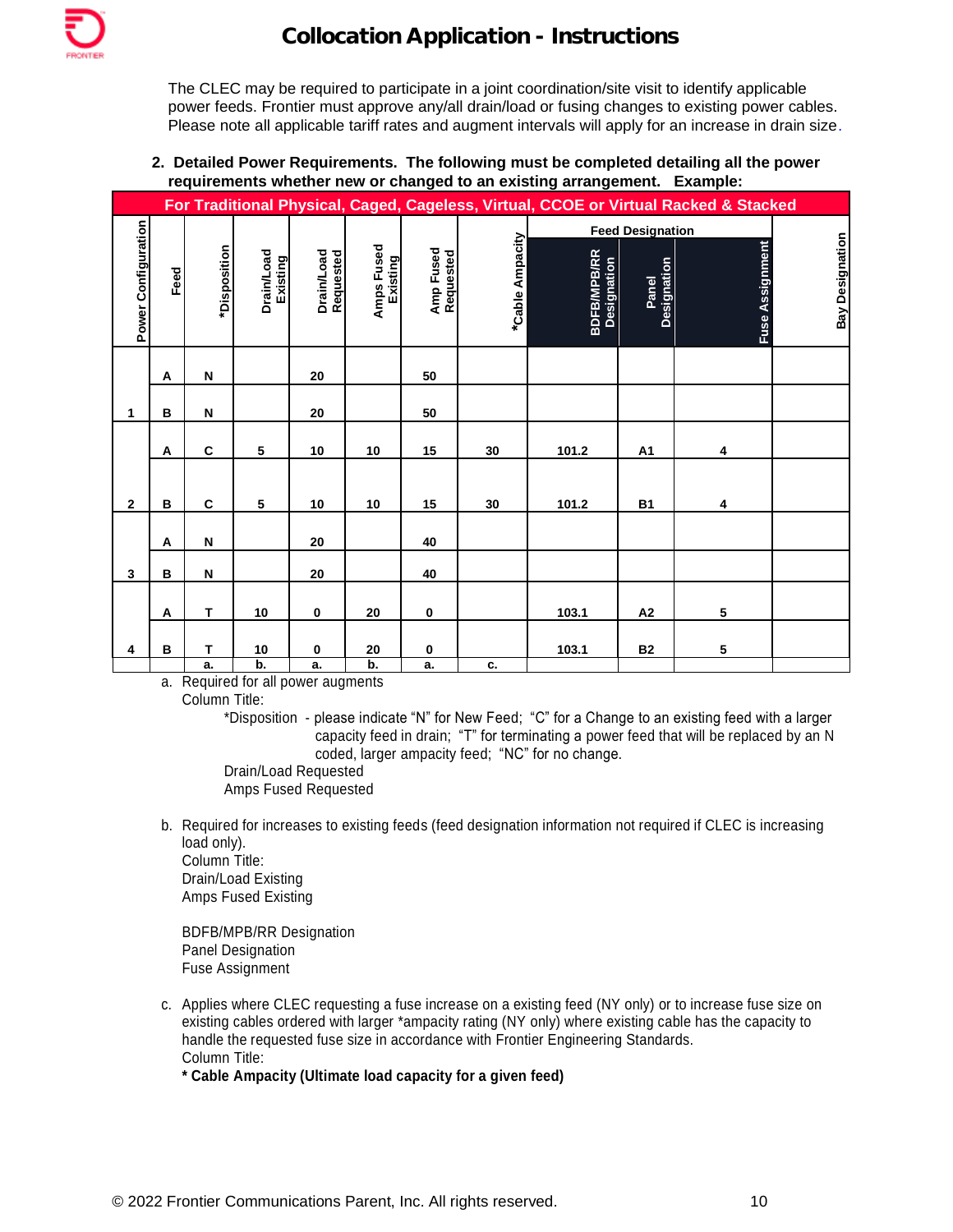

The manufacturer's specifications should be consulted to determine power requirements.

### Example:

- Power Configuration 1: CLEC REQUESTING NEW FEED. The customer requires 1 "A" feed, with 20 amps load feed fused at 50 amps; and 1 "B" feed, with 20 amps load feed fused at 50 amps
- Power Configuration 2: The customer is requesting to change existing A & B feeds from 5 amps load, 10 amps fused to 10 amps load, 15 amps fused. Disposition designation "C" because existing feed can accommodate increase of power requirements. Increase in fuse requirement on an existing feed requires feed designation information. In this example, the existing cable has an ampacity of 30 amps. Note, if it is determined that the existing cable cannot accommodate the requested fuse size, theCLEC will be required to revise the request to ask for a new feed and terminate the existing, insufficiently-sized feed. This would require the installation of a new cable, removal of an old cable and coordination with the CLEC to power down and up its equipment.
- Power Configuration 3: For NY only, CLEC requesting a new power feed with a larger ampacity cable rating. CLEC requests A & B feeds at 10 amps load, 40 amps fused and request the feed to be sized for an ampacity rating of 60
- Power Configuration 4: CLEC requesting new A & B feeds of 20 amps load and 40 amps fused to replace existing feeds. (see configuration 5)
- Power Configuration 5: CLEC terminating existing A & B feeds of 10 amps load, 20 amps fused to be replaced by larger capacity feeds - (see configuration 4). Termination of feed requires feed designation information and must be accompanied by a new feed request if included on an augment application.

Power configurations must be designated by the correct Bay for SCOPE, Cageless, CCOE or Virtual Racked & Stacked. For Physical and Virtual (if not racked and stacked) if more than 3 power feeds are required subsequent bay sections must be used.

# **VI. Technical Equipment Specifications - All of this information must be detailed on Appendix A.**

**1.** Provide a list of the equipment and framework (bays). Include the Quantity, Manufacturer/Model #, Equipment Nomenclature, Dimensions – HxWxD, Equipment Weight, Equipment BTUs (Ultimate Heat Release), Manufacturer's specified drain in Amps for –48V DC, Common Language Equipment Identifier (CLEI). Also include the total amount of drain/load rounded up to the nearest amp for the equipment listed on the application.

Bays should be included as separate pieces of equipment. If this is an augment, please include existing and newly requested equipment in the amps calculation. Appendix A must be completed for each shelf type, system type, bay structure type and cabinet type.

## **2. Network Equipment Building System (NEBS) Conformance Requirements**

The applicant must execute the "NEBS Compliance Certification" set out in this section for all equipment (whether active or passive) to be installed in connection with the collocation arrangements covered by the application.

### **Equipment requiring certification may not be installed until the NEBS Compliance Certification is submitted for that equipment.**

The ANSI and Telcordia Generic NEBS Requirements, NEBS GR-63 (GR-63 NEBS™ Requirements: Physical Protection) and NEBS GR-1089 (GR-1089, Electromagnetic Compatibility and Electrical Safey – Generic Criteria for Network Telecommunications Equipment) are available from Telcordia.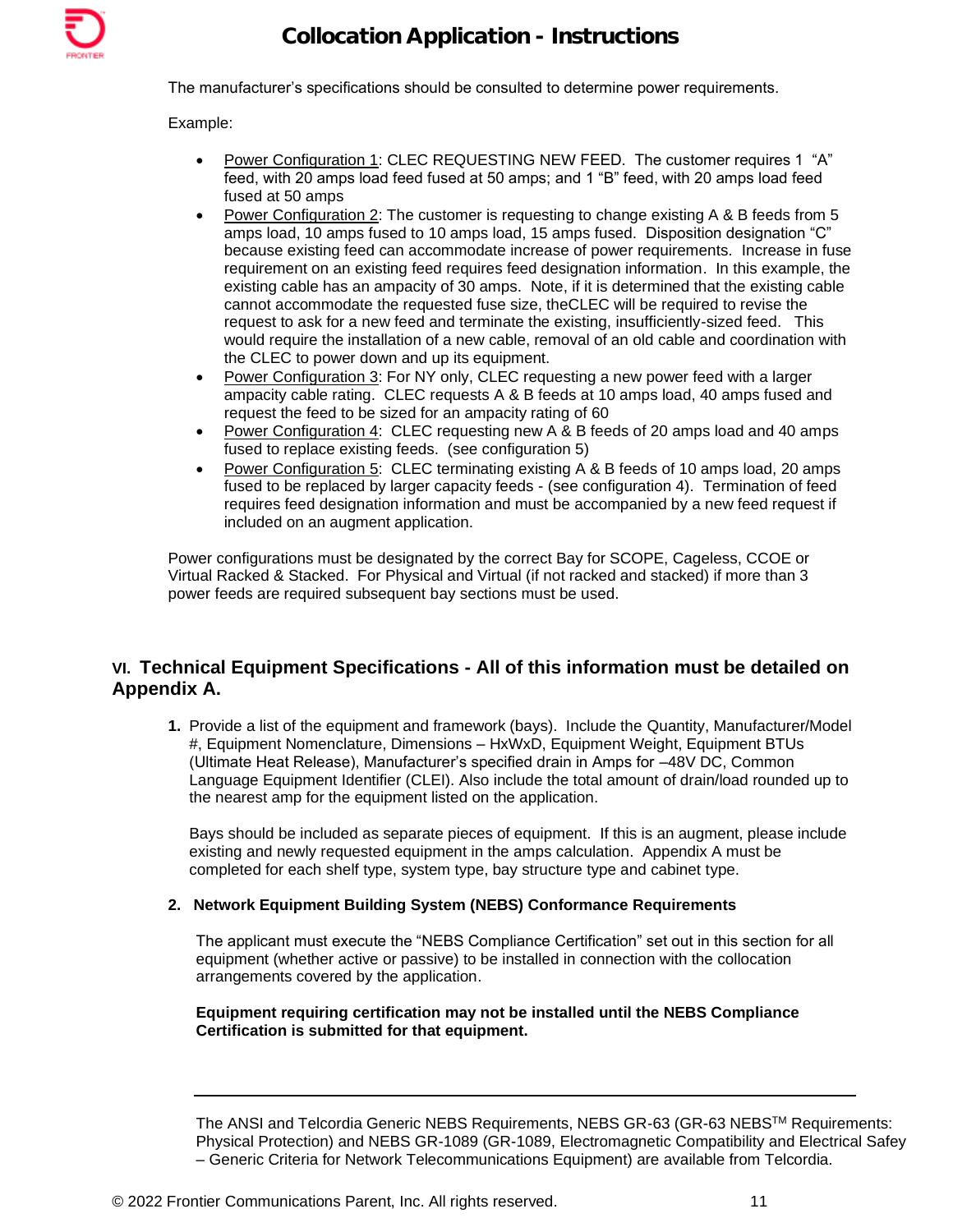

# **VII. Entrance Facility Information:**

**Note: The Entrance Fiber Facility portion of this project will be managed outside the collocation interval.**

- **1. Please indicate the transport option the applicant intends to use. Check the appropriate method.**
	- [ ] Check this box if leasing facilities from Frontier.
	- [ ] Check this box if leasing fiber from a CATT (Competitive Alternate Transport Terminal) arrangement. Provide the name of the CATT provider and 11 character CLLI Code of the 3<sup>rd</sup> party and attach a Letter of Agency (LOA) from the provider. Complete sections 3 and 4 below.
	- [ ] Check this box if CLEC is pulling in fiber facilities via Manhole " $0" \Rightarrow$  If you have checked this method, please complete items 2-4 of this section.
	- $[ ]$  Microwave  $\Rightarrow$  contact your Collocation Project Manager for details on rooftop leasing for microwave and skip to Section VIII.

## **2. Cable Information:**

- A. Indicate the desired direction from where cable will originate or the desired "0" Manhole location(s).
- B. Has the right of way or Licensing been established. The CLEC must have established Right of Way/Licensing Agreements and provide the following information: Contract Number, Manhole "0" Number(s), Manhole "0" License Application and the date fiber will be placed in Manhole "0".
- C. Indicate if Diverse Route Entry is being requested (where available). Check Yes or No.

### **3. Cable Requirements:**

- A. Indicate the number of cables to be placed in both the Feeder and Riser.
- B. Indicate the diameter of the cables required for both the Feeder and Riser.
- C. Indicate the number of fibers (i.e. 12, 24, etc.) required per cable for both the Feeder and Riser.

## **4. Cable Characteristics**

- A. Enter the Cable Designation and Count.
- B. Name of Fiber Manufacturer.
- C. Type of Single Mode Fiber Used.
- D. Loss Decibels per Kilometer.

# **VIII. Customer's Vendor Selection:**

- 1. Enter the Company Name, Address, and Telephone Number of the Engineering Vendor.
- 2. Enter the Company Name, Address, and Telephone Number of the Outside Plant Vendor that will be used for cable placement.
- 3. Enter the Company Name, Address, and Telephone Number of the Outside Plant Vendor that will be used for cable splicing.
- 4. Enter the Company Name, Address, and Telephone Number for the Equipment Installation Vendor.
- 5. Enter the Company Name, Address, and Telephone Number of the Installation Vendor that will be used for riser cable.
- 6. Enter the Company Name, Address, and Telephone Number of the Vendor that will be used for Cage Construction**.**
- Note: The CLEC is required to use a Frontier approved vendor, or a Frontier authorized vendor to do work anywhere in the central office.

# **IX. Additional Comments/Notes:**

This field is to be populated with additional information that the applicant would like to convey to Frontier.

© 2022 Frontier Communications Parent, Inc. All rights reserved. 12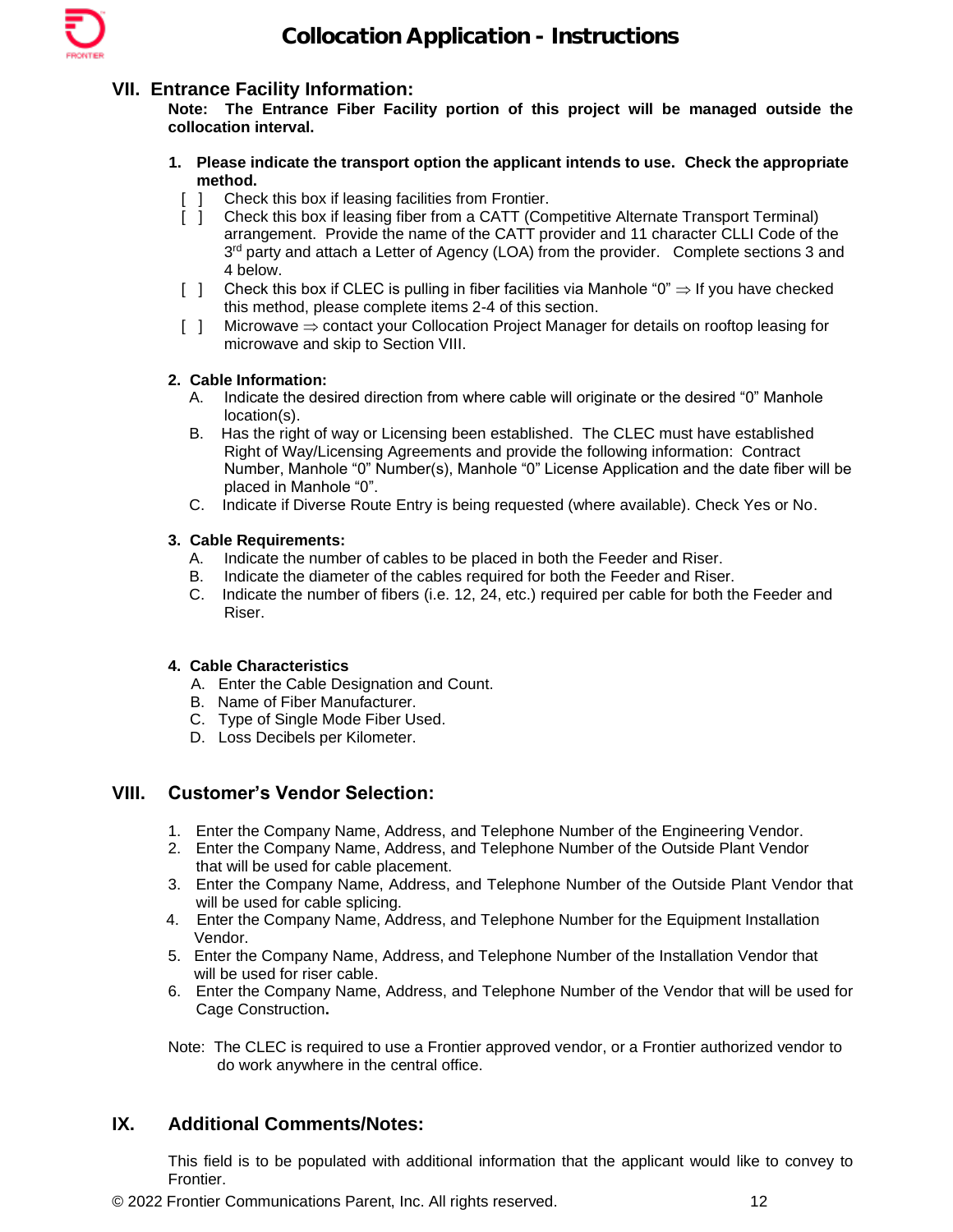

#### **Note: Special Circumstances:**

**If an application is being used to submit a Transfer of Ownership transaction, the buying CLEC is responsible for completion of the application and must include the location of the central office, the CLLI code, and the type of Collocation arrangement involved.** 

**Transfer of Ownership transactions will be managed outside the collocation intervals.**

**Please submit this application** and **all supporting documentation** to E-mail address: **[WVCollocation@ftr.com](mailto:WVCollocation@ftr.com)**

**Please submit all application fees to:**

 **Frontier – Special Billing Project P.O. Box 639406 Cincinnati, OH 45263-9406**

**Note:** The Application and these Instructions may reference services, facilities, arrangements and the like that Frontier does not have an obligation to provide a CLEC under Frontier's agreements with such CLEC (including Frontier's tariffs, intereconnection agreement with a CLEC and commercial service agreements with the CLEC). Notwithstanding any such references, nothing in the Application or these Instructions shall be deemed to require Frontier to provide to a CLEC a service, facility, arrangement or the like Frotnier does not have an obligation to provide under Frontier's agreements with that CLEC or to provide to a CLEC a service, facility, arrangement or the like upon rates, terms, or conditions other than those required by Frontier's agreements with the CLEC.

#### **Appendix A: List of Plug-Ins (Cards)**

Appendix A of the Collocation application - List all types of plug-ins that will be used for each shelf/system. Use a separate sheet for each different shelf/system. Provide the contact name, telephone number, fax number, and email address for questions related to this information.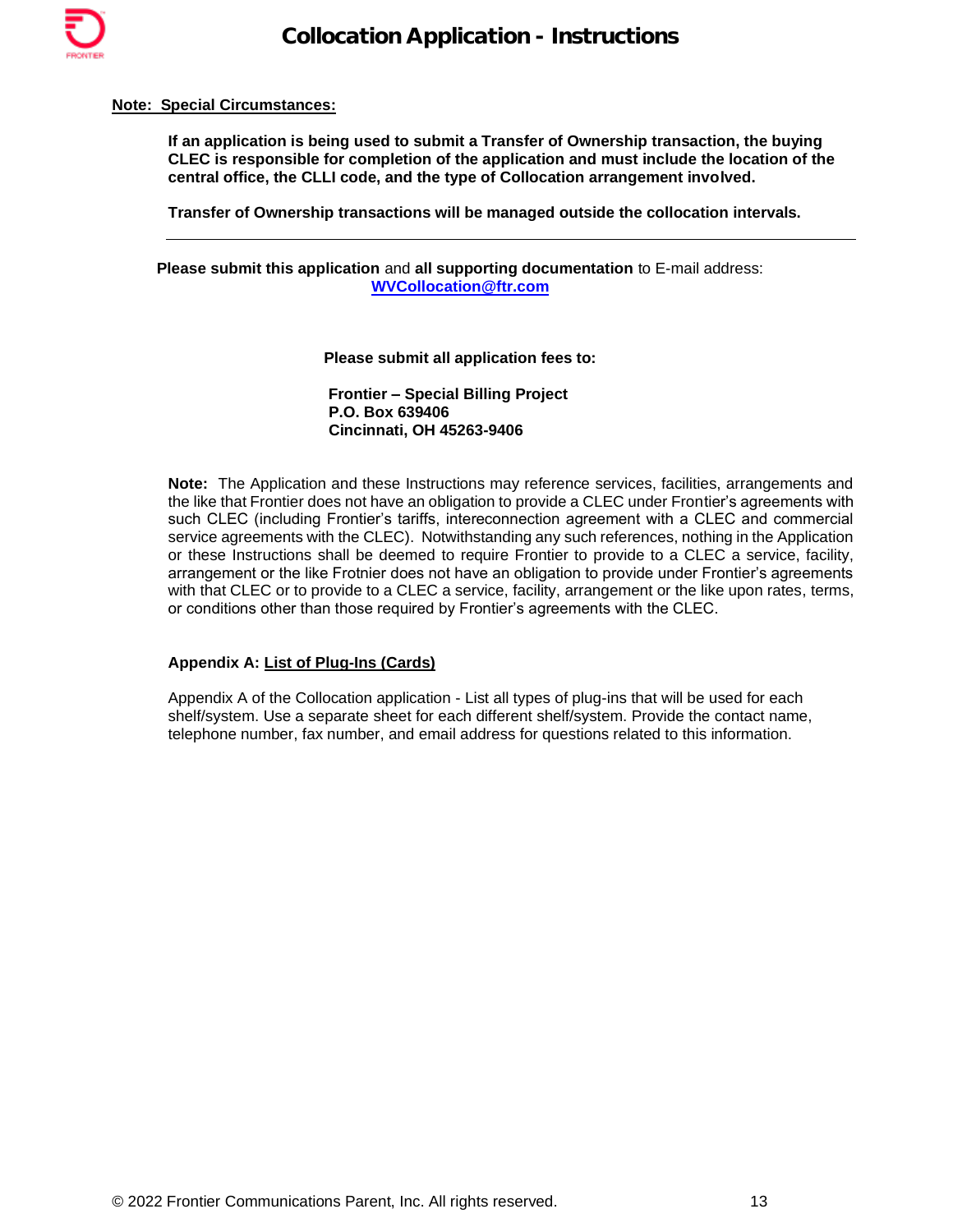# **APPENDIX B**

|                                               | <b>Tariff Code</b><br>for the |                                            |
|-----------------------------------------------|-------------------------------|--------------------------------------------|
| <b>FRONTIER COLLOCATION TARIFFS *</b>         | <b>Application</b>            | <b>PRODUCTS OFFERED</b>                    |
|                                               |                               |                                            |
| <b>FEDERAL TARIFFS</b>                        |                               |                                            |
| FCC 4 (WV)                                    | FCC 4                         | Physical, Virtual                          |
| FCC 5 (IL, IN, MI, NC, OH, SC, WI)            | FCC <sub>5</sub>              | Physical, Virtual                          |
| FCC $6$ (CA, IL)                              | FCC <sub>6</sub>              | Physical, Virtual                          |
| FCC 13 (CA, TX)                               | <b>FCC 13</b>                 | Physical, Virtual                          |
| FCC 14 (CA, FL, TX)                           | <b>FCC 14</b>                 | Physical, Virtual, CATT                    |
|                                               |                               |                                            |
|                                               |                               |                                            |
| <b>STATE TARIFFS</b>                          |                               |                                            |
| Arizona Intrastate Access AZICAA0             | AZICAA0                       | Caged, Cageless, Virtual                   |
| California Tariff SCHEDULE Cal.P.U.C. No. C-1 | CA PUC K-9                    | Caged, Cageless, Virtual                   |
| <b>Expanded Interconnection Services</b>      |                               |                                            |
| Connecticut Access Service Tariff: Section 14 | $CT-14$                       | <b>Traditional Physical, Virtual</b>       |
| Expanded Interconnection                      |                               |                                            |
| Illinois - III. ILIGL17                       | IL CC 17                      | Caged, Cageless, Virtual                   |
| Indiana - INIGAT-6                            | IN IURC T-6                   | Caged, Cageless, Virtual                   |
| Michigan - MPSC MIIGO20R                      | MI MPSC 20R                   | Caged, Cageless, Virtual                   |
| Nevada Intrastate Access NV 3-B               | $NV$ 3-B                      | Caged, Cageless, Virtual                   |
| Pennsylvania - PAIGA9                         | PA PUC 9                      | Caged, Cageless, Virtual                   |
| PSC 3 (AL, AR, FL, GA, IA, MN, MS, NE, NM,    |                               |                                            |
| NY, TN, UT)                                   |                               |                                            |
| South Carolina Intrastate Access SCIGAA       | <b>SCIGAA</b>                 | Caged, Cageless, Virtual                   |
| West Virginia - WVIEA218                      | <b>WV PSC 218</b>             | Traditional Physical, Virtual, SCOPE, CCOE |
| Wisconsin - WIIGA5                            | WI PSC 5                      | Caged, Cageless, Virtual                   |
|                                               |                               |                                            |
|                                               |                               |                                            |
| INTERCONNECTION AGREEMENT ONLY                | <b>ICA</b>                    |                                            |
| California, North Carolina, Ohio, Texas       |                               |                                            |

**\* Note –** Please check with the appropriate Commission to verify if a specific tariff is in effect.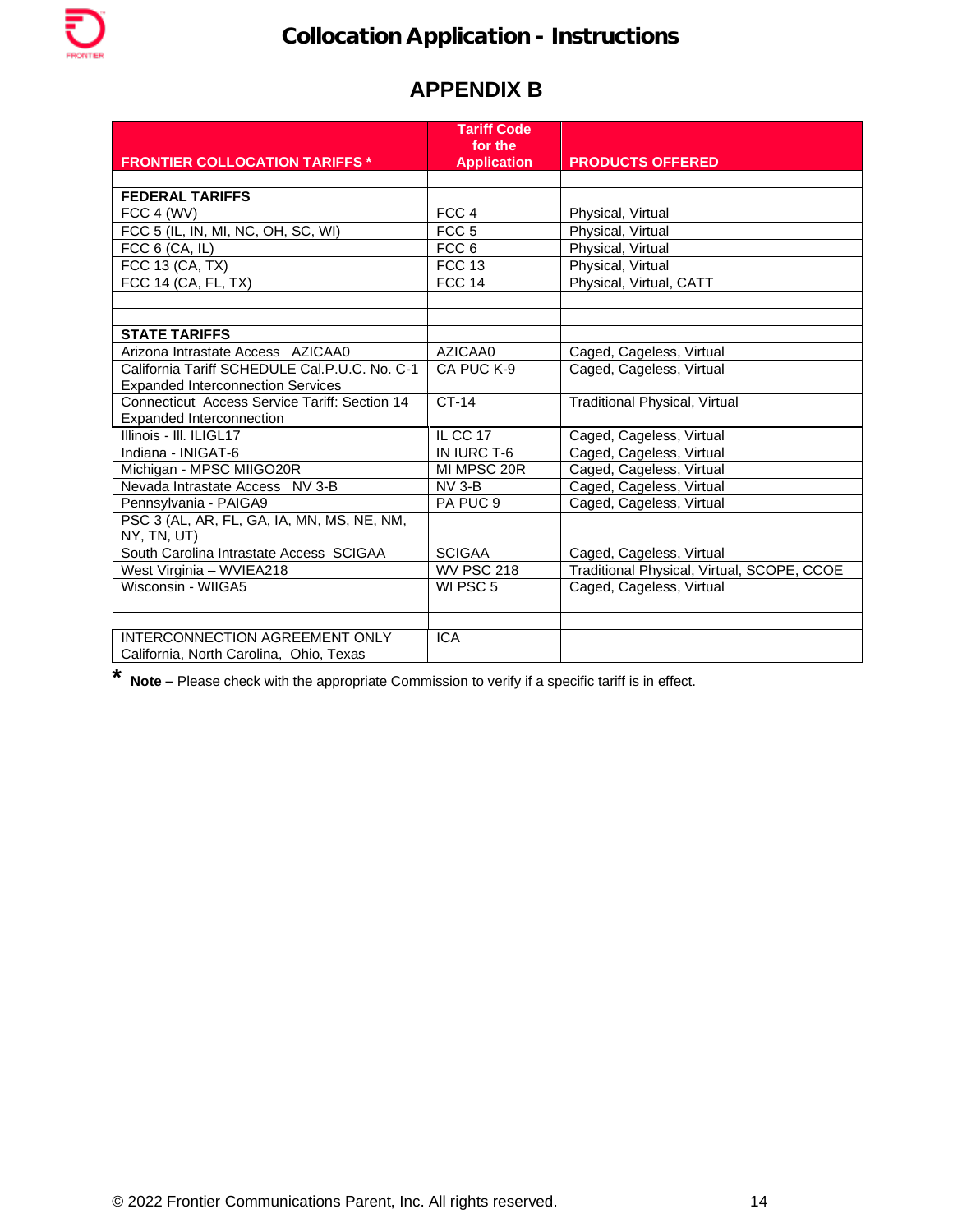# **APPENDIX C Ordering Increments for Cable Terminations**

| <b>PRODUCT</b>           | <b>TYPE</b>     | FCC <sub>1</sub><br><b>ORDERING</b><br><b>INCREMENTS</b> | <b>FCC 11</b><br><b>ORDERING</b><br><b>INCREMENTS</b> | <b>New York</b><br><b>PSC NY No.8</b><br><b>ORDERING</b><br><b>INCREMENTS</b> | <b>Connecticut</b><br><b>CT No. 11</b><br><b>ORDERING</b><br><b>INCREMENTS</b> |
|--------------------------|-----------------|----------------------------------------------------------|-------------------------------------------------------|-------------------------------------------------------------------------------|--------------------------------------------------------------------------------|
|                          | DS <sub>3</sub> | N/A                                                      | N/A                                                   | 1                                                                             | 1                                                                              |
| Traditional              | DS <sub>1</sub> | N/A                                                      | N/A                                                   | 28                                                                            | 28                                                                             |
| Physical                 | 2W VG           | N/A                                                      | N/A                                                   | 100                                                                           | 100                                                                            |
|                          | $LS**$          | N/A                                                      | N/A                                                   | 100                                                                           | 100                                                                            |
|                          | 4W VG           | N/A                                                      | N/A                                                   | 50                                                                            | 50                                                                             |
|                          | FIBER*          | N/A                                                      | N/A                                                   | 12                                                                            | 12                                                                             |
|                          | DS <sub>3</sub> | 1                                                        | 1                                                     | 1                                                                             | 1                                                                              |
| Virtual                  | DS <sub>1</sub> | 28                                                       | 28                                                    | 28                                                                            | 28                                                                             |
| <b>Frontier Installs</b> | 2W VG           | # State Tariff                                           | # State Tariff                                        | 100                                                                           | 100                                                                            |
|                          | $LS**$          | # State Tariff                                           | # State Tariff                                        | 100                                                                           | 100                                                                            |
|                          | 4W VG           | # State Tariff                                           | # State Tariff                                        | 50                                                                            | 50                                                                             |
|                          | FIBER*          | 12                                                       | 12                                                    | 12                                                                            | 12                                                                             |
|                          | DS <sub>3</sub> | N/A                                                      | N/A                                                   | 1                                                                             | 1                                                                              |
|                          | DS1             | N/A                                                      | N/A                                                   | 28                                                                            | 28                                                                             |
| <b>SCOPE</b>             | 2W VG           | N/A                                                      | N/A                                                   | 100                                                                           | 100                                                                            |
|                          | $LS**$          | N/A                                                      | N/A                                                   | 100                                                                           | 100                                                                            |
|                          | 4W VG           | N/A                                                      | N/A                                                   | 50                                                                            | 50                                                                             |
|                          | FIBER*          | N/A                                                      | N/A                                                   | 12                                                                            | 12                                                                             |
|                          | DS <sub>3</sub> | N/A                                                      | N/A                                                   | 1                                                                             | 1                                                                              |
| <b>CCOE</b> with         | DS <sub>1</sub> | N/A                                                      | N/A                                                   | 28                                                                            | 28                                                                             |
| Frontier                 | 2W VG           | N/A                                                      | N/A                                                   | 100                                                                           | 100                                                                            |
| provided SPOT            | $LS**$          | N/A                                                      | N/A                                                   | 100                                                                           | 100                                                                            |
| Bay                      | 4W VG           | N/A                                                      | N/A                                                   | 50                                                                            | 50                                                                             |
|                          | FIBER*          | N/A                                                      | N/A                                                   | 12                                                                            | 12                                                                             |
|                          | DS <sub>3</sub> | N/A                                                      | N/A                                                   | 1                                                                             | 1                                                                              |
| <b>CCOE</b> with         | DS <sub>1</sub> | N/A                                                      | N/A                                                   | 28                                                                            | 28                                                                             |
| <b>CLEC</b> provided     | 2W VG           | N/A                                                      | N/A                                                   | 100                                                                           | 100                                                                            |
| Demarc                   | $LS**$          | N/A                                                      | N/A                                                   | 100                                                                           | 100                                                                            |
|                          | 4W VG           | N/A                                                      | N/A                                                   | 50                                                                            | 50                                                                             |
|                          | FIBER*          | N/A                                                      | N/A                                                   | 12                                                                            | 12                                                                             |

N/A = Not Available

 $*$  2 fibers = 1 transmit and 1 receive

\*\* 100 LS = Splitters/Customer Served

# Voice Grade service is not offered under tariff, and refer to the appropriate state tariff for voice grade cable terminations.

## See tariff for minimum ordering augment intervals.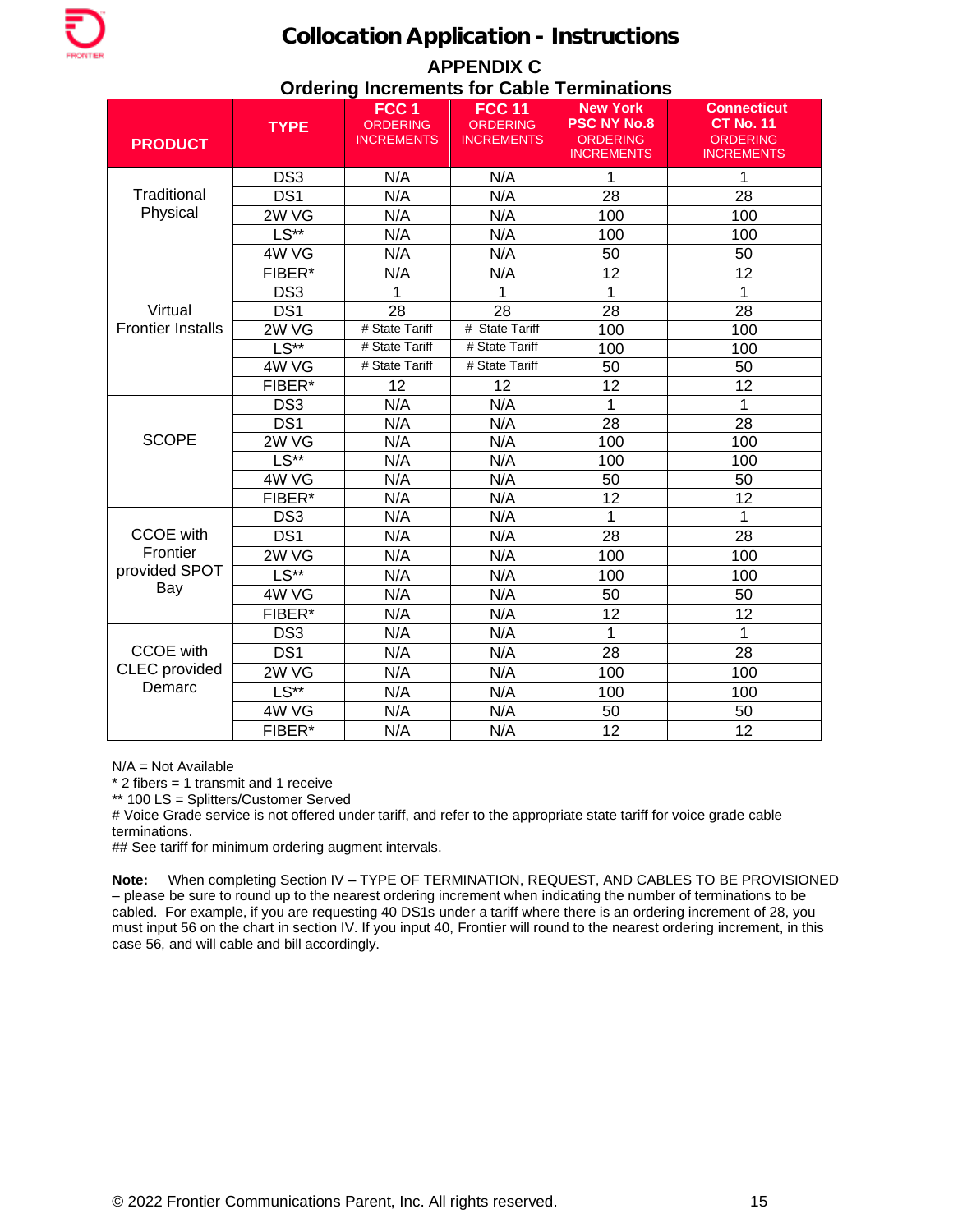

## **APPENDIX C Ordering Increments for Cable Terminations**

| <b>PRODUCT</b>   | <b>TYPE</b>          | Pennsylvania<br><b>PA PUC No. 218</b><br><b>ORDERING</b><br><b>INCREMENTS ##</b> | <b>West Virginia</b><br>PSC W.Va.<br><b>No. 218</b><br><b>ORDERING</b><br><b>INCREMENTS ##</b> |
|------------------|----------------------|----------------------------------------------------------------------------------|------------------------------------------------------------------------------------------------|
|                  | DS <sub>3</sub>      | 1                                                                                | 1                                                                                              |
| Traditional      | DS1                  | 28                                                                               | 28                                                                                             |
| Physical         | 2W VG                | 100                                                                              | 100                                                                                            |
|                  | $LS**$               | 100                                                                              | 100                                                                                            |
|                  | 4W VG                | 50                                                                               | 50                                                                                             |
|                  | FIBER*               | 12                                                                               | 12                                                                                             |
|                  | DS <sub>3</sub>      | 1                                                                                | 1                                                                                              |
| Virtual          | DS1                  | 28                                                                               | 28                                                                                             |
| Frontier         | 2WVG                 | 100                                                                              | 100                                                                                            |
| Installs         | $L\overline{S^{**}}$ | 100                                                                              | 100                                                                                            |
|                  | 4W VG                | 50                                                                               | 50                                                                                             |
|                  | FIBER*               | 12                                                                               | 12                                                                                             |
|                  | DS <sub>3</sub>      | 1                                                                                | $\mathbf 1$                                                                                    |
|                  | DS1                  | 28                                                                               | 28                                                                                             |
| <b>SCOPE</b>     | 2W VG                | 100                                                                              | 100                                                                                            |
|                  | $LS**$               | 100                                                                              | 100                                                                                            |
|                  | 4W VG                | 50                                                                               | 50                                                                                             |
|                  | FIBER*               | 12                                                                               | 12                                                                                             |
|                  | DS <sub>3</sub>      | $\mathbf{1}$                                                                     | 1                                                                                              |
| <b>CCOE</b> with | DS <sub>1</sub>      | $\overline{28}$                                                                  | 28                                                                                             |
| Frontier         | 2W VG                | 100                                                                              | 100                                                                                            |
| provided         | $LS**$               | 100                                                                              | 100                                                                                            |
| <b>SPOT Bay</b>  | 4W VG                | 50                                                                               | 50                                                                                             |
|                  | FIBER*               | 12                                                                               | 12                                                                                             |
|                  | DS <sub>3</sub>      | $\mathbf{1}$                                                                     | 1                                                                                              |
| <b>CCOE</b> with | DS <sub>1</sub>      | 28                                                                               | 28                                                                                             |
| <b>CLEC</b>      | 2W VG                | 100                                                                              | 100                                                                                            |
| provided         | $LS**$               | 100                                                                              | 100                                                                                            |
| Demarc           | 4W VG                | 50                                                                               | 50                                                                                             |
|                  | FIBER*               | 12                                                                               | 12                                                                                             |

N/A = Not Available

\* 2 fibers = 1 transmit and 1 receive

\*\* 100 LS = Splitters/Customer Served

# Voice Grade service is not offered under tariff, and refer to the appropriate state tariff for voice grade cable terminations.

## See tariff for minimum ordering augment intervals.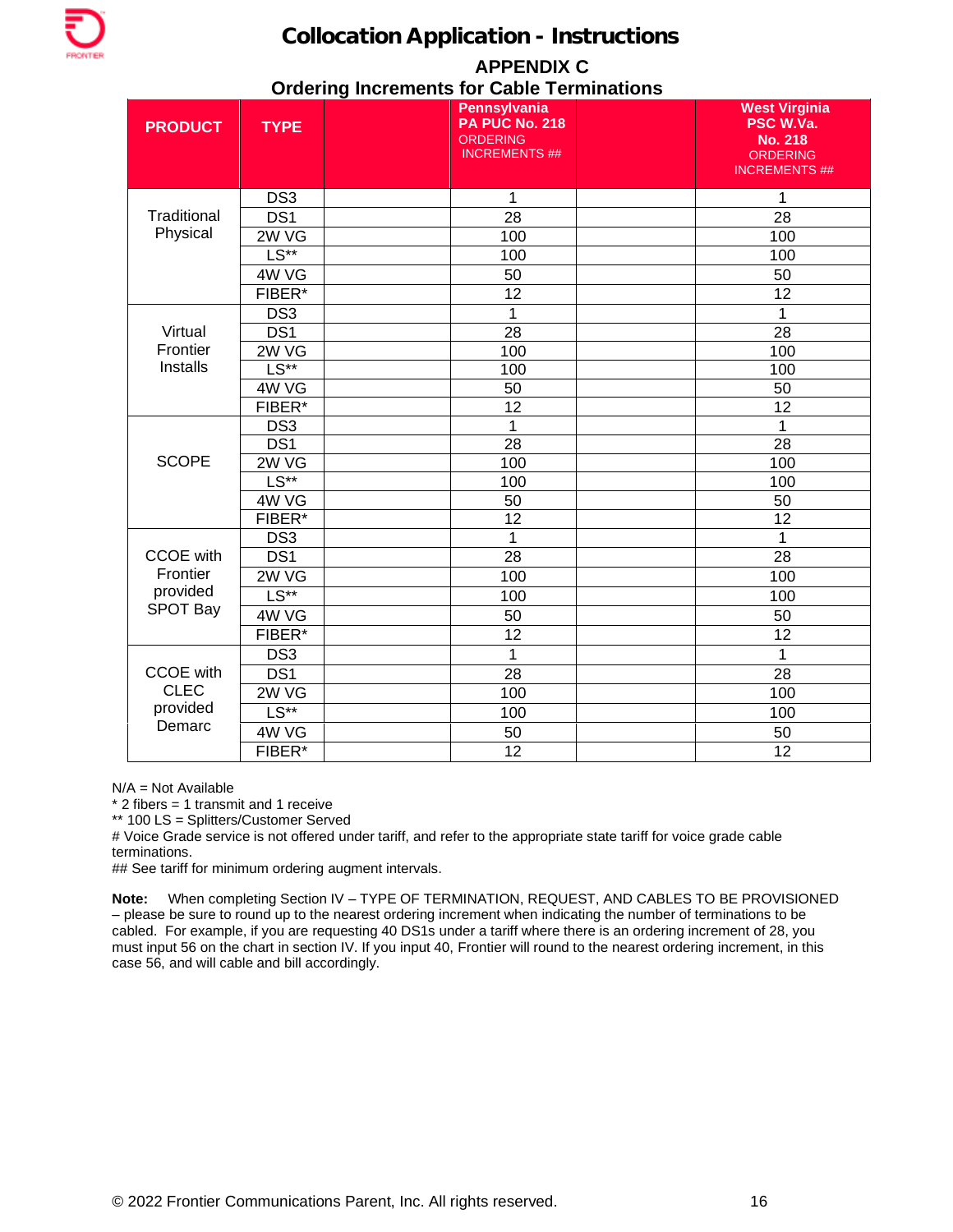# **APPENDIX C Ordering Increments for Cable Terminations**

| <b>PRODUCT</b>  | <b>TYPE</b>     | <b>FCC 14</b><br><b>ORDERING</b><br><b>INCREMENTS</b> | <b>FCC 16</b><br><b>ORDERING</b><br><b>INCREMENTS</b> | <b>Arizona</b><br>Intrastate<br><b>Access</b><br><b>ORDERING</b><br><b>INCREMENTS</b> | <b>Pending Approval</b><br><b>California</b><br>PUC No. K-9<br><b>ORDERING</b><br><b>INCREMENTS</b> |
|-----------------|-----------------|-------------------------------------------------------|-------------------------------------------------------|---------------------------------------------------------------------------------------|-----------------------------------------------------------------------------------------------------|
|                 | DS <sub>3</sub> | 1                                                     | 1                                                     | 1                                                                                     |                                                                                                     |
| Traditional     | DS <sub>1</sub> | 28                                                    | 28                                                    | 28                                                                                    | 28                                                                                                  |
| Physical        | <b>DSO</b>      | 100                                                   | 100                                                   | 100                                                                                   | 100                                                                                                 |
| (Caged)         | FIBER*          | 12                                                    | 12                                                    | 1                                                                                     | 1                                                                                                   |
|                 |                 |                                                       |                                                       |                                                                                       |                                                                                                     |
|                 |                 |                                                       |                                                       |                                                                                       |                                                                                                     |
|                 | DS <sub>3</sub> | 1                                                     | 1                                                     | 1                                                                                     | 1                                                                                                   |
| Virtual         | DS <sub>1</sub> | 28                                                    | 28                                                    | 28                                                                                    | 28                                                                                                  |
| Frontier        | <b>DSO</b>      | 100                                                   | 100                                                   | 100                                                                                   | 100                                                                                                 |
| Installs        | FIBER*          | 12                                                    | 12                                                    | 1                                                                                     |                                                                                                     |
|                 |                 |                                                       |                                                       |                                                                                       |                                                                                                     |
|                 |                 |                                                       |                                                       |                                                                                       |                                                                                                     |
|                 | DS <sub>3</sub> | N/A                                                   | N/A                                                   | 1                                                                                     | 1                                                                                                   |
| Cageless        | DS <sub>1</sub> | N/A                                                   | N/A                                                   | 28                                                                                    | 28                                                                                                  |
| with Frontier   | <b>DSO</b>      | N/A                                                   | N/A                                                   | 100                                                                                   | 100                                                                                                 |
| provided        | FIBER*          | N/A                                                   | N/A                                                   | 1                                                                                     | 1                                                                                                   |
| <b>SPOT Bay</b> |                 |                                                       |                                                       |                                                                                       |                                                                                                     |
|                 |                 |                                                       |                                                       |                                                                                       |                                                                                                     |

N/A = Not Available

 $*$  2 fibers = 1 transmit and 1 receive

\*\* 100 LS = Splitters/Customer Served

# Voice Grade service is not offered under tariff, and refer to the appropriate state tariff for voice grade cable terminations.

## See tariff for minimum ordering augment intervals.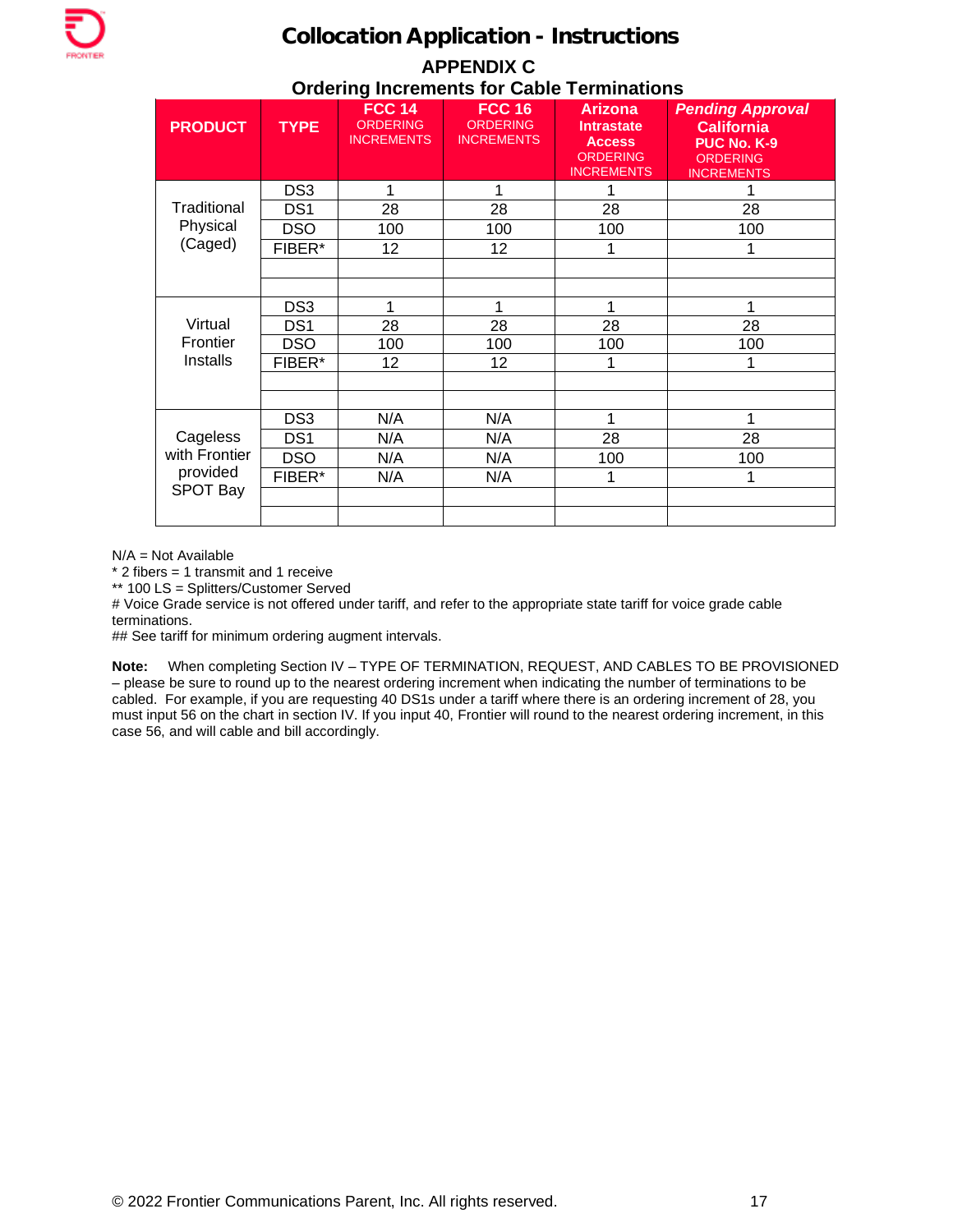| <b>PRODUCT</b>                             | <b>TYPE</b>     | <b>Florida</b><br><b>Intrastate</b><br><b>Access</b><br><b>ORDERING</b><br><b>INCREMENTS</b> | <b>Illinois</b><br><b>III.C.C. No.12</b><br><b>ORDERING</b><br><b>INCREMENTS</b> | <b>Indiana</b><br><b>IURC No. T-6</b><br><b>ORDERING</b><br><b>INCREMENTS</b> |
|--------------------------------------------|-----------------|----------------------------------------------------------------------------------------------|----------------------------------------------------------------------------------|-------------------------------------------------------------------------------|
| Traditional<br>Physical<br>(Caged)         | DS <sub>3</sub> |                                                                                              | 1                                                                                |                                                                               |
|                                            | DS <sub>1</sub> | 28                                                                                           | 28                                                                               | 28                                                                            |
|                                            | <b>DSO</b>      | 100                                                                                          | 100                                                                              | 100                                                                           |
|                                            | FIBER*          | 1                                                                                            | 1                                                                                | 1                                                                             |
|                                            |                 |                                                                                              |                                                                                  |                                                                               |
|                                            |                 |                                                                                              |                                                                                  |                                                                               |
|                                            | DS <sub>3</sub> |                                                                                              | 1                                                                                | 1                                                                             |
| <b>Virtual Frontier</b>                    | DS <sub>1</sub> | 28                                                                                           | 28                                                                               | 28                                                                            |
| Installs                                   | <b>DSO</b>      | 100                                                                                          | 100                                                                              | 100                                                                           |
|                                            | FIBER*          |                                                                                              | 1                                                                                |                                                                               |
|                                            |                 |                                                                                              |                                                                                  |                                                                               |
|                                            |                 |                                                                                              |                                                                                  |                                                                               |
| Cageless with<br>Frontier<br>provided SPOT | DS <sub>3</sub> | 1                                                                                            | 1                                                                                | 1                                                                             |
|                                            | DS <sub>1</sub> | 28                                                                                           | 28                                                                               | 28                                                                            |
|                                            | <b>DSO</b>      | 100                                                                                          | 100                                                                              | 100                                                                           |
|                                            | FIBER*          | 1                                                                                            | 1                                                                                | 1                                                                             |
| Bay                                        |                 |                                                                                              |                                                                                  |                                                                               |
|                                            |                 |                                                                                              |                                                                                  |                                                                               |

## **APPENDIX C Ordering Increments for Cable Terminations**

N/A = Not Available

\* 2 fibers = 1 transmit and 1 receive

\*\* 100 LS = Splitters/Customer Served

# Voice Grade service is not offered under tariff, and refer to the appropriate state tariff for voice grade cable terminations.

## See tariff for minimum ordering augment intervals.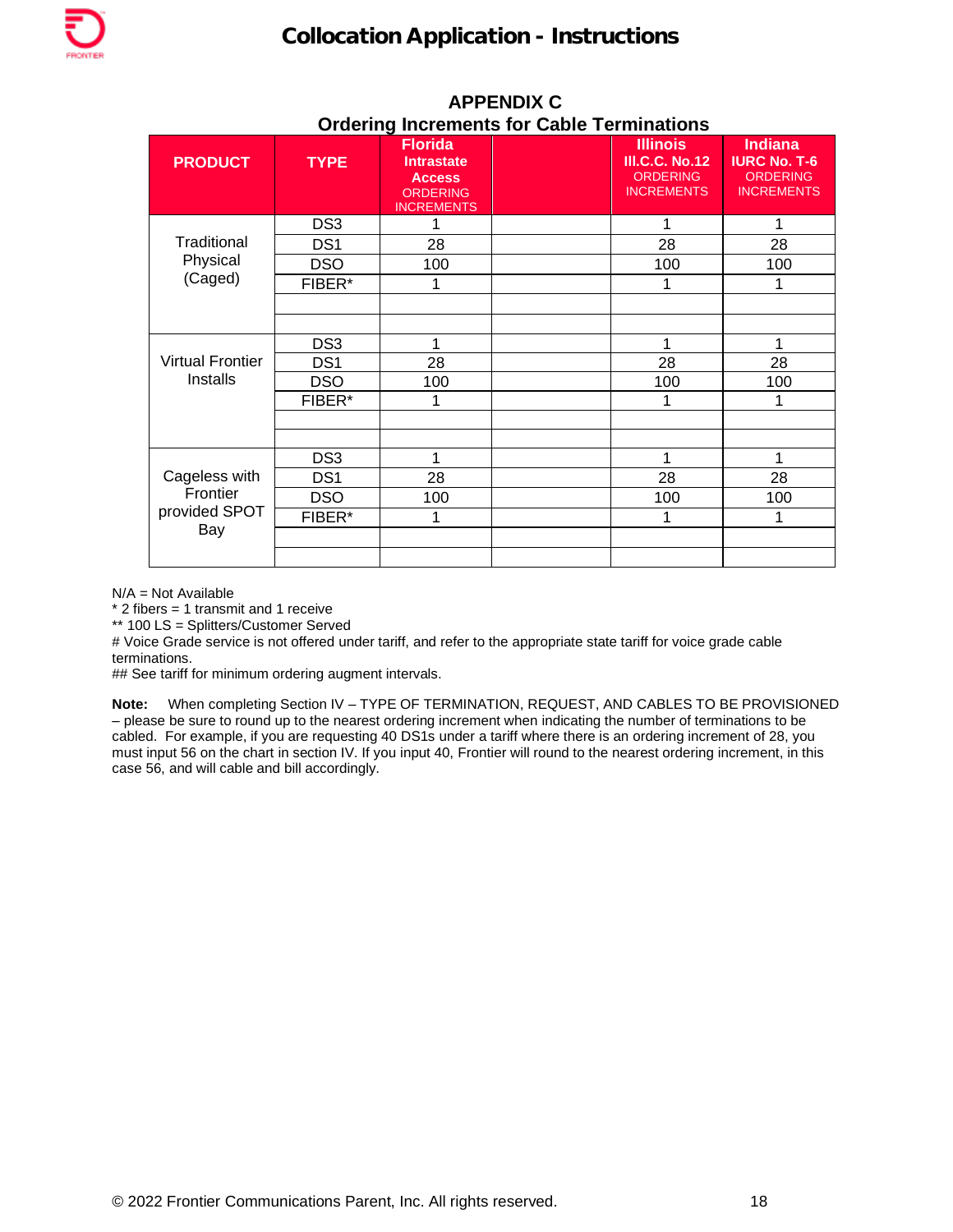| <b>APPENDIX C</b>                                 |
|---------------------------------------------------|
| <b>Ordering Increments for Cable Terminations</b> |

| <b>PRODUCT</b>                   | <b>TYPE</b>     | <b>Michigan</b><br><b>MPSC No.20R</b><br><b>ORDERING</b><br><b>INCREMENTS</b> | <b>Nevada</b><br><b>Intrastate</b><br><b>Access</b><br>ORDERING<br><b>INCREMENTS</b> | <b>Pending</b><br><b>Approval</b><br><b>Ohio</b><br><b>PUCO No.8</b><br><b>ORDERING</b><br><b>INCREMENTS</b> | <b>Pennsylvania</b><br><b>PA PUC No.9</b><br><b>ORDERING</b><br><b>INCREMENTS</b> |
|----------------------------------|-----------------|-------------------------------------------------------------------------------|--------------------------------------------------------------------------------------|--------------------------------------------------------------------------------------------------------------|-----------------------------------------------------------------------------------|
|                                  | DS <sub>3</sub> |                                                                               |                                                                                      |                                                                                                              | 1                                                                                 |
| Traditional                      | DS <sub>1</sub> | 28                                                                            | 28                                                                                   | 28                                                                                                           | 28                                                                                |
| Physical                         | <b>DSO</b>      | 100                                                                           | 100                                                                                  | 100                                                                                                          | 100                                                                               |
| (Caged)                          | FIBER*          | 1                                                                             | 1                                                                                    |                                                                                                              | 1                                                                                 |
|                                  |                 |                                                                               |                                                                                      |                                                                                                              |                                                                                   |
|                                  | DS <sub>3</sub> |                                                                               |                                                                                      |                                                                                                              | 1                                                                                 |
| <b>Virtual Frontier</b>          | DS <sub>1</sub> | 28                                                                            | 28                                                                                   | 28                                                                                                           | 28                                                                                |
| Installs                         | <b>DSO</b>      | 100                                                                           | 100                                                                                  | 100                                                                                                          | 100                                                                               |
|                                  | FIBER*          |                                                                               |                                                                                      |                                                                                                              |                                                                                   |
|                                  |                 |                                                                               |                                                                                      |                                                                                                              |                                                                                   |
|                                  | DS <sub>3</sub> | 1                                                                             | 1                                                                                    | 1                                                                                                            | 1                                                                                 |
| Cageless with                    | DS <sub>1</sub> | 28                                                                            | 28                                                                                   | 28                                                                                                           | 28                                                                                |
| Frontier<br>provided SPOT<br>Bay | <b>DSO</b>      | 100                                                                           | 100                                                                                  | 100                                                                                                          | 100                                                                               |
|                                  | FIBER*          |                                                                               |                                                                                      |                                                                                                              |                                                                                   |
|                                  |                 |                                                                               |                                                                                      |                                                                                                              |                                                                                   |

N/A = Not Available

 $*$  2 fibers = 1 transmit and 1 receive

\*\* 100 LS = Splitters/Customer Served

# Voice Grade service is not offered under tariff, and refer to the appropriate state tariff for voice grade cable terminations.

## See tariff for minimum ordering augment intervals.